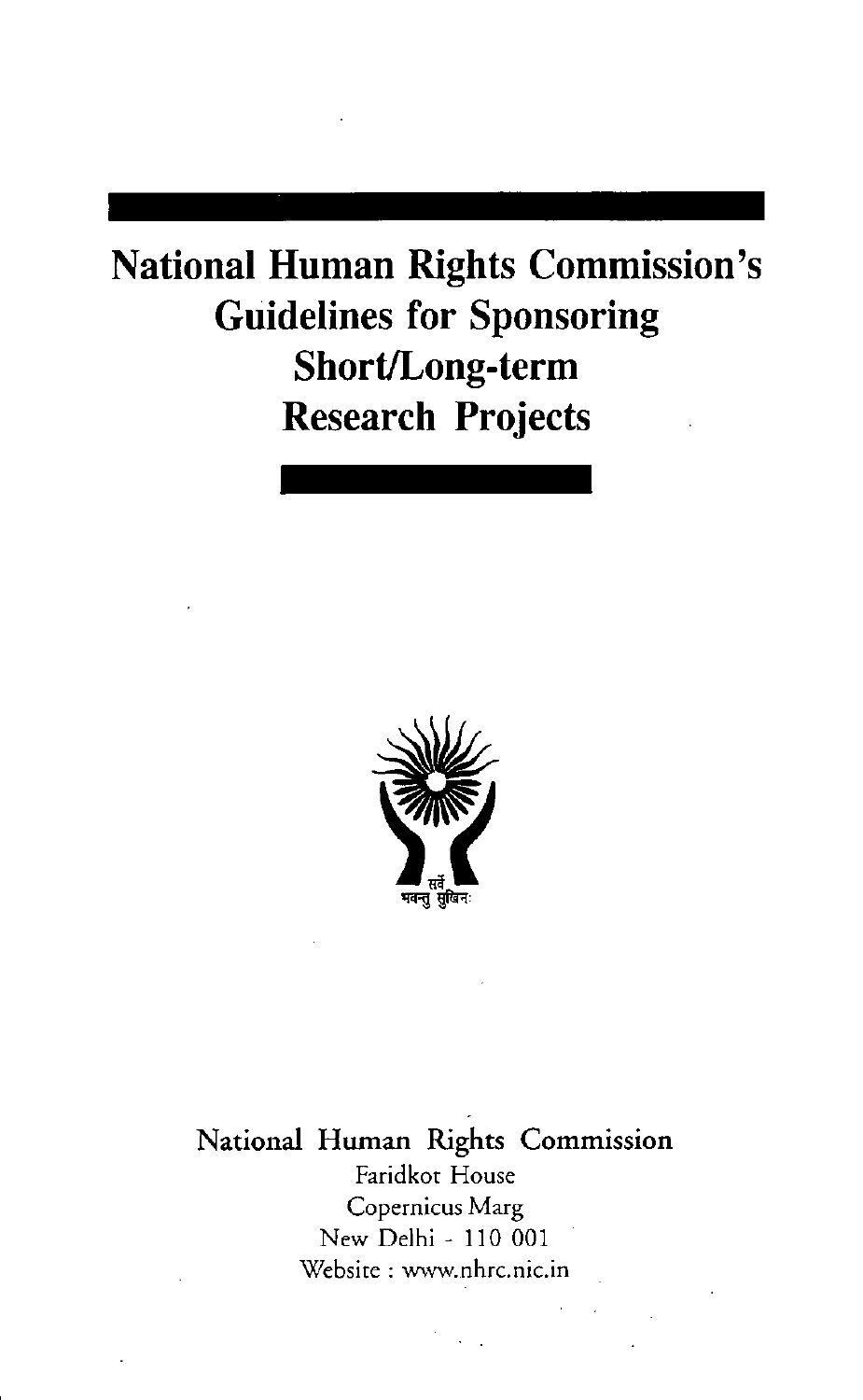Revised Edition : July. 2007

ISBN 978-81-994411-3-1

### NATIONAL HUMAN RIGHTS COMMISSION

Faridkot House. Copernicus Marg New Delhi-l10 00l. India Tel. : 011-23383570. Fax : 23384863 E-mail : covdnhrc@nic.in Website : www.nhrc.nic.in

((7 2007.National Human Rights Commission

Printed by VIBA PRESS PVT. LTD., C-66/3, Okhla Industrial Area. Phase-II. New Delhi-110020 TeI.:41611300.4I611301.Telefax:26386500.Mobile:98100495l5.E-mail:vibappl@yahoo.com

 $\epsilon$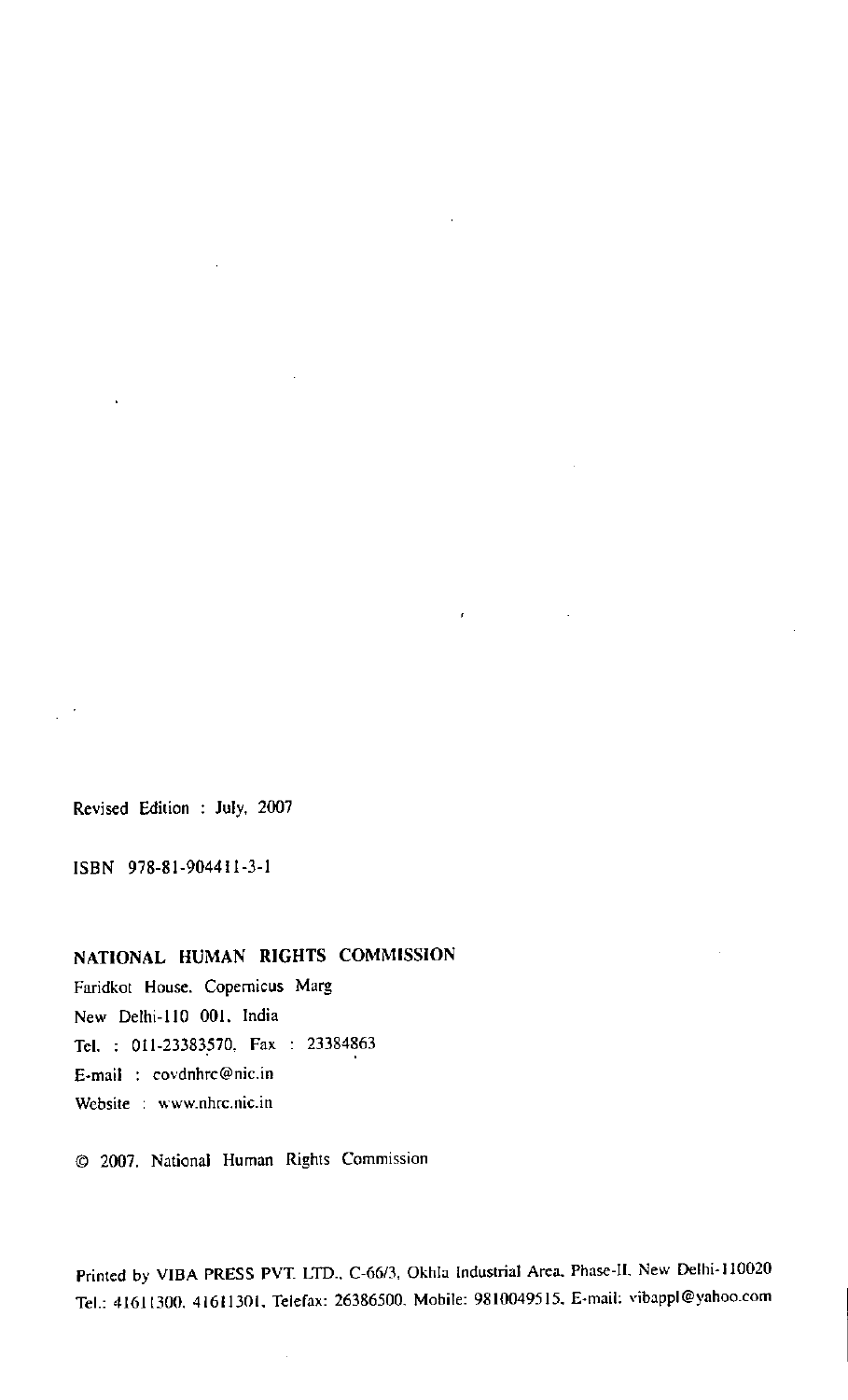# **Guidelines for Sponsoring** Short/Long-term **Research Projects**

#### $\mathbf{I}$ **Introduction**

The National Human Rights Commission sponsors research projects as per the provision of Chapter-III, section 12 of the Protection of Human Rights Act, 1993 relating to undertaking and promoting research in the field of Human Rights.

To fulfill this obligation and mandate, the Commission has established a research wing called Policy, Research, Projects and Programmes Division.

#### $2.$ **Aims and Objectives**

The major objectives of the scheme are to promote research, which may also culminate in addressing the issues of concern, besides developing and building database of issues in the Commission. The findings of the research would also be taken up as issues for organizing seminars, workshops and training programmes in the Commission.

The Commission may consider promoting such research projects, which may be more focused along the lines of applied research, action based research and also theoretical research. The ultimate aim is to translate the research findings into an action plan, so as to protect and promote human rights - civil and political as well as economic, social and cultural rights.

#### 3. Thrust areas for undertaking research

### See Annexure-I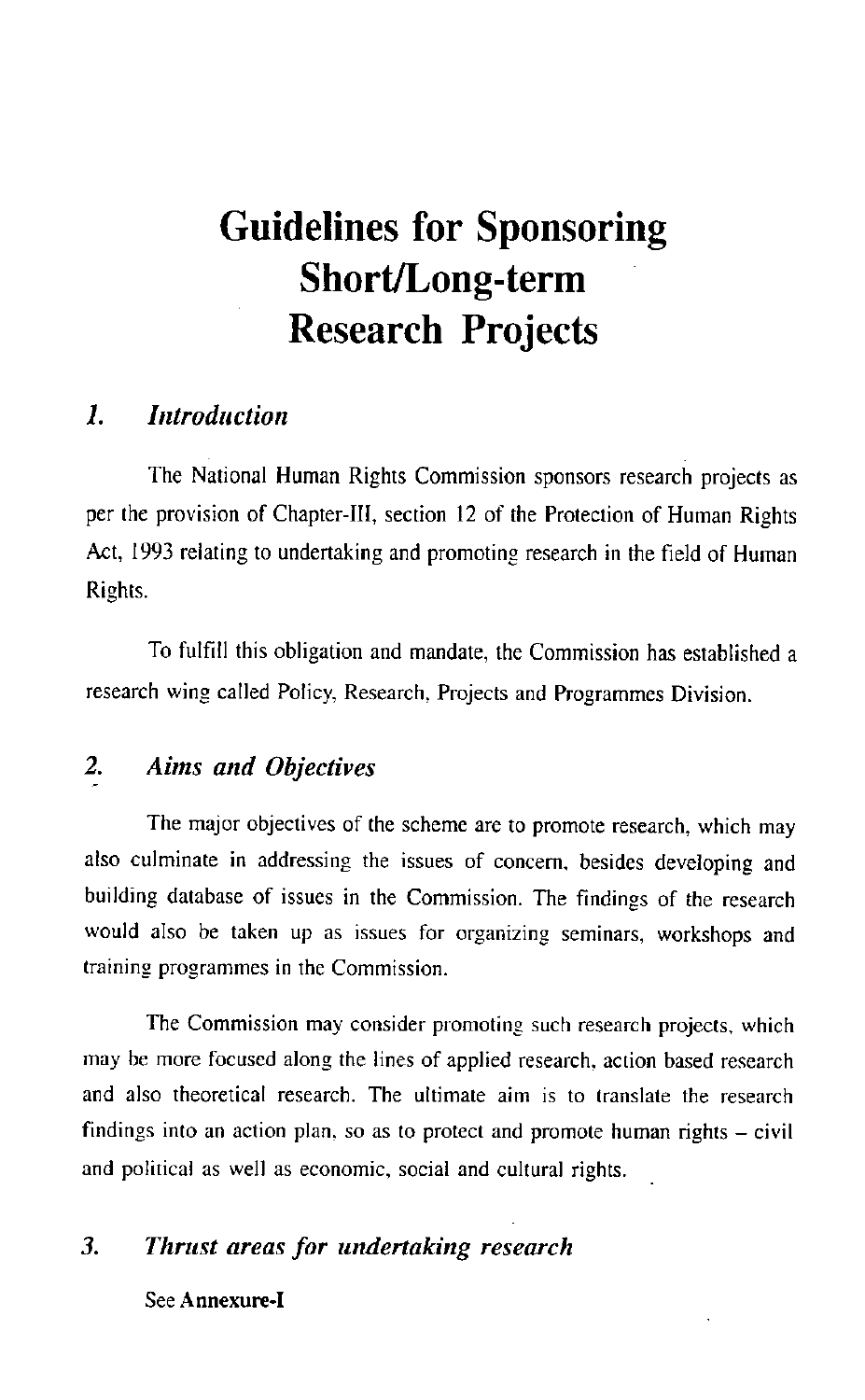### Eligibility Criteria  $\boldsymbol{4}$

The research grant would be made available to an institution having adequate infrastructure to execute the research project(s). An institution which is associated in any manner with any aspect of protection and promotion of human rights, with good track record, qualified human resources and trained manpower and which is not run for profit, shall be eligible to be considered for entrusting the research project, such as:

- $\mathbf{L}$ a research and training institution set up and fully funded by the Central Government/State Government/Public Sector Undertaking;
- $\overline{2}$ an institution/organization registered under the Societies Registration Act, 1860 (Act XXI of 1860);
- $\overline{3}$ . a registered public trust;
- a registered institution exclusively devoting itself to the espousal  $\overline{4}$ of the cause of human rights;
- $5.$ a university or a deemed university;
- a State Human Rights Commission; 6.
- $7<sub>1</sub>$ a college covered under Section 2 (f) and 12 B of the UGC Act;
- private college covered under Section 2 (f) of the UGC Act and 8. affiliated to the university (temporary/permanent).

#### **Duration of Research Projects**  $\mathcal{F}$

The research projects may be submitted for both short-term and  $(a)$ long-term period.

The short-term project would be for a duration of 6 to 12 months, and the long-term project for a period of 12 to 24 months.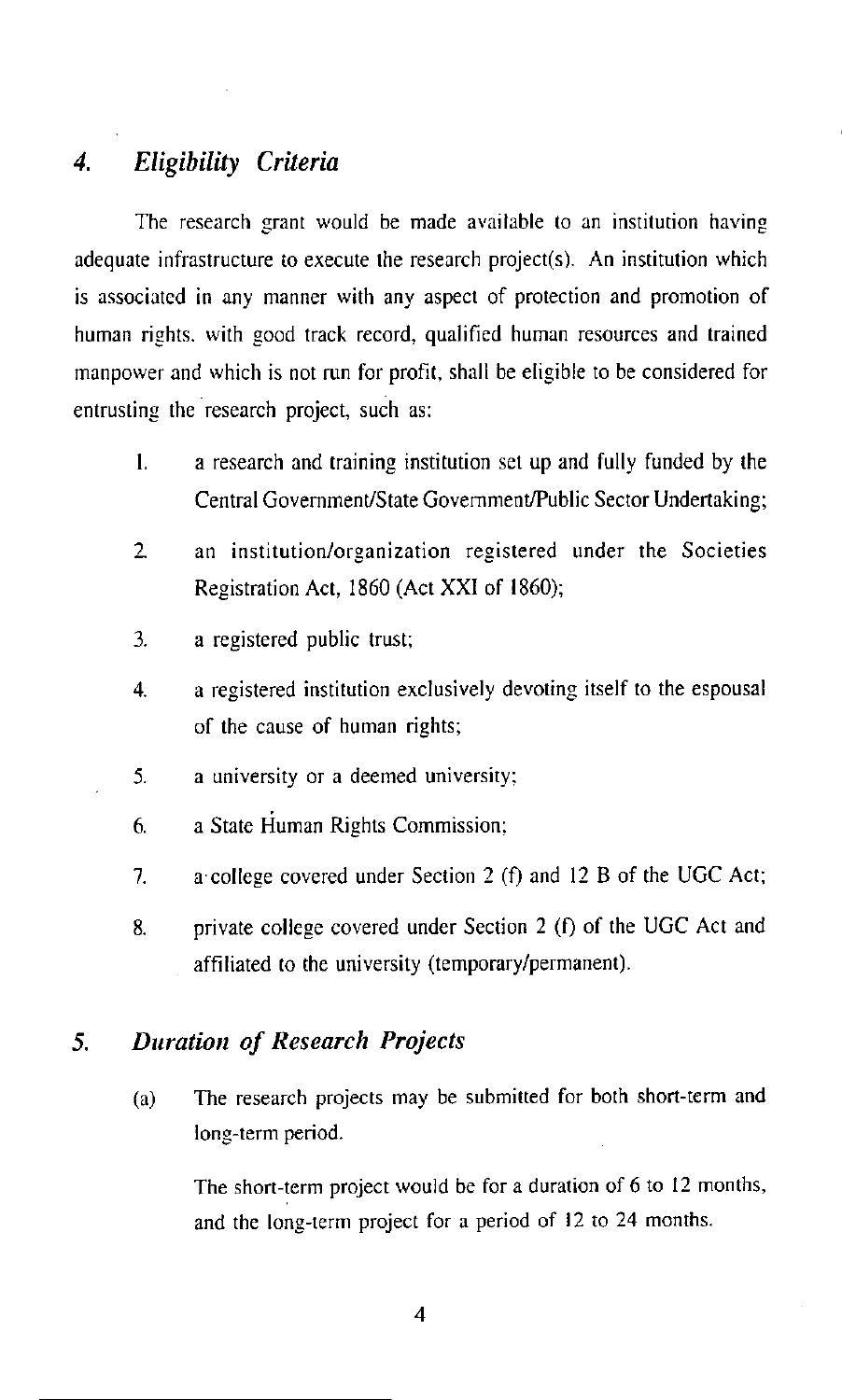- The short-term research projects may be extended by three months Note 1 under exceptional circumstances with the prior approval of the Commission.
	- Long-term research projects may be extended by 3 to 6 months  $\overline{2}$ under exceptional circumstances only with prior approval of the Commission.
	- The effective date of implementation of the project would be the  $\mathbf{3}$ date of the release of the  $1<sup>st</sup>$  installment of the grant or the date of the implementation of the project, whichever is earlier.

#### 6. Nature of Financial Assistance Available

The maximum limit of financial assistance for short-term and long-term projects would be as under:

| <b>Nature of Research Projects</b> | <b>Financial Assistance</b><br>(Rs. in lakhs) |  |
|------------------------------------|-----------------------------------------------|--|
| Short-term                         | 1 to 3 lakhs                                  |  |
| Long-term                          | 1 to 6 lakhs                                  |  |

The financial assistance will be provided for non-recurring as well as recurring items. The details regarding items covered under the nonrecurring and recurring are given in Annexure-II.

### Method for inviting applications for Short/Long-term  $7<sub>1</sub>$ research projects

The applications for short/long-term research projects may be submitted in the first week of April and last week of September of each financial year.

The Commission may also invite research proposals by advertising in leading newspapers or through the NHRC newsletter/website.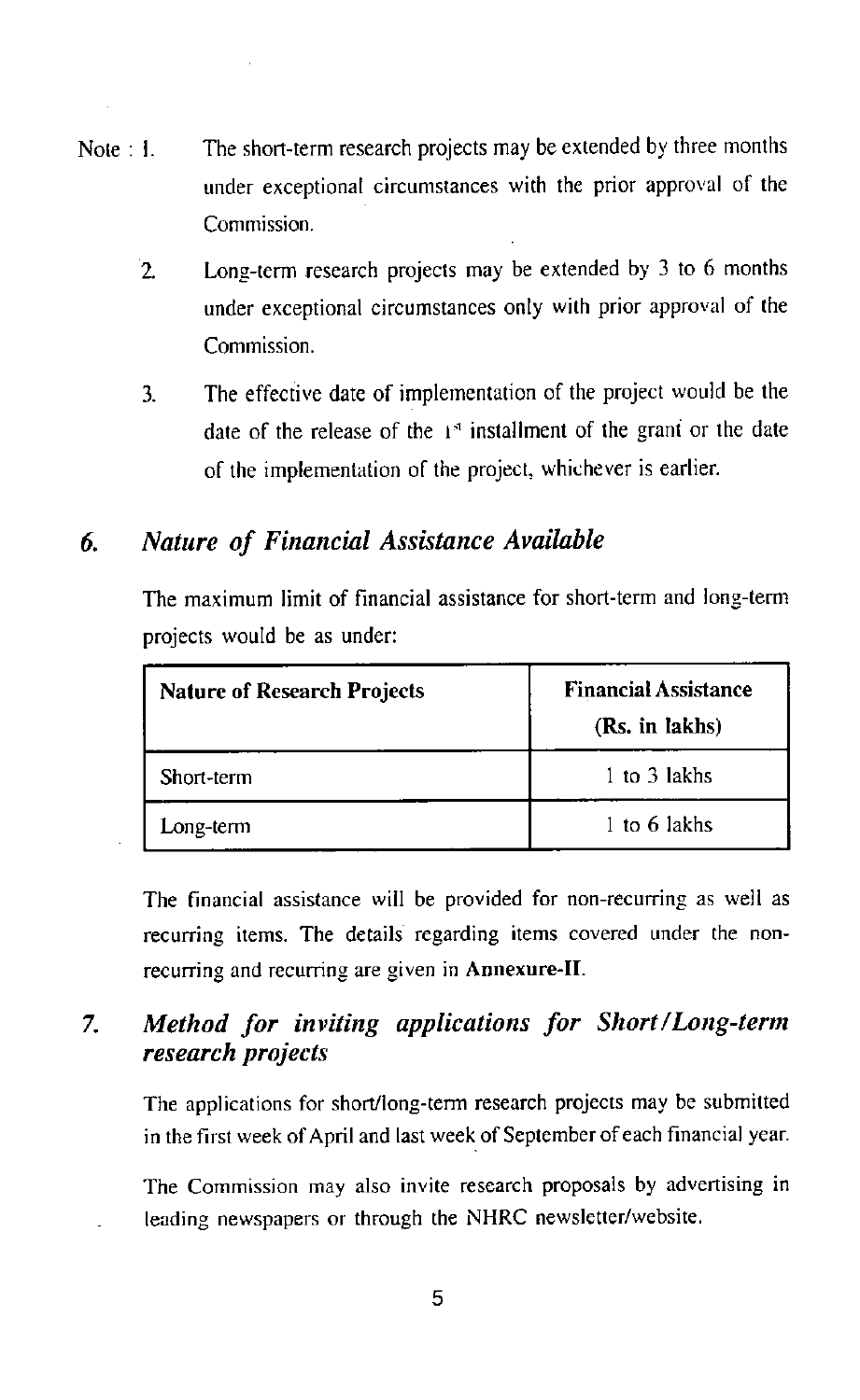### Procedure for Submission of the Project  $\mathbf{R}$ .

The following are eligible to apply for the project:

The Head of an Institution in case of an NGO/State Human Rights Commission/a registered public trust; the Head of an institution/a permanent faculty member in case of a University/deemed to be a university: Principal of the College/a permanent faculty member in case of a college: Head/Permanent staff not below the rank of Deputy Secretary from a research and training institution set up and fully funded by the Central Government/State Government/ Public Sector Undertaking. In case of university/college teacher, the Head of the concerned university/principal of the college should forward the proposal. However, in case of others, the Chairperson/Head of the institution should forward the same. While submitting the project proposal, the Project Director should ensure the following:

A brief outline of the project stating objectives, methodology,  $\mathbf{L}$ stages of the project, item-wise budget, number of personnel required, tenure of the project, etc. in the prescribed format given. Annexure-III.

### Procedure for Selection of the Project  $\mathbf{Q}$

The project proposal submitted to the Commission will be scrutinized and, if need be, the Project Director may be asked to make a presentation.

- After the scrutiny of the project, the Commission may call for any  $(a)$ clarification or suggest modification therein.
- If the research project meets the criteria laid down by the  $(b)$ Commission from time to time, the Commission may approve the proposal.

6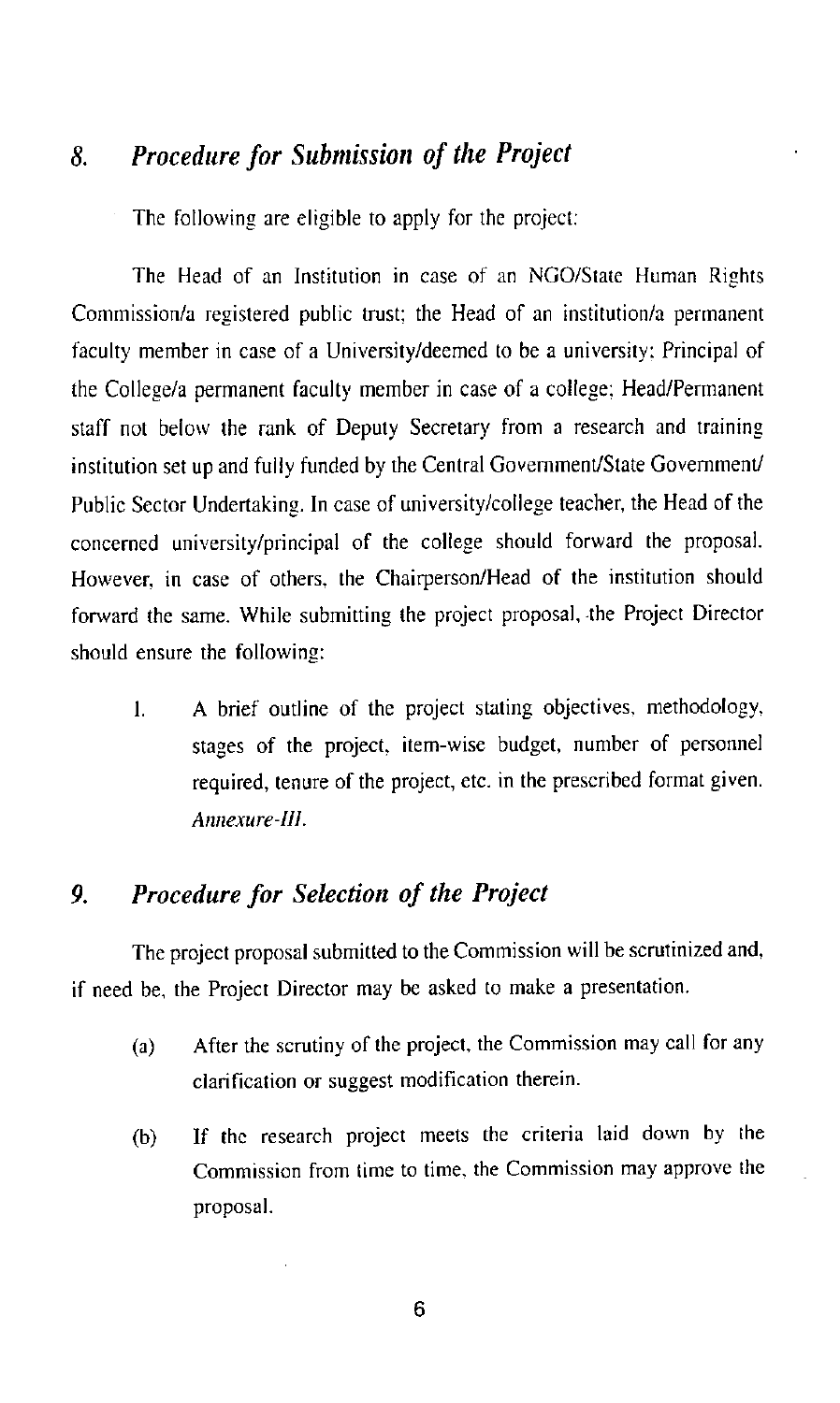The decision of the Commission to accept or not to accept the  $(c)$ proposal would be subject to viability of the project and availability of fund. However, the decision of the Commission either way, *i.e.* to support or not to support the project would be final.

#### **Procedure for Release of Grants** 10.

The institute to whom the research would be given will have to maintain a separate account in respect of the research project. The account will remain open to inspection by the Commission or its representative.

The project account may be operated by the Project Director as well as by a nominee (not below the rank of Accounts Officer/Administrative Officer) of the institution to whom the project has been awarded.

The  $1<sup>st</sup>$  installment of the grant shall comprise 100% non-recurring grant and 50% of the total recurring grant approved by the Commission for the total tenure of the Project, and will be released immediately. The amount released will be spent as per the approved heads/items within the approved allocation for the respective heads/items. If the non-recurring grant is not utilized within one year from the release of grant, justification for non-utilization should be sent to the Commission and the prior approval of the Commission may be obtained if the grant is utilized for purchase of non-recurring item.

The  $2<sup>nd</sup>$  installment of the grant comprising 40% of the total recurring grant allocation would be released on the receipt of progress report, utilization certificate and item-wise statement of expenditure in the prescribed proforma (Annexure-IV, V and VI), duly certified by the Registrar/Principal/Head of the Institution.

The unspent balance under recurring grant or, for that matter, under nonrecurring grant is to be refunded after the completion of the financial year.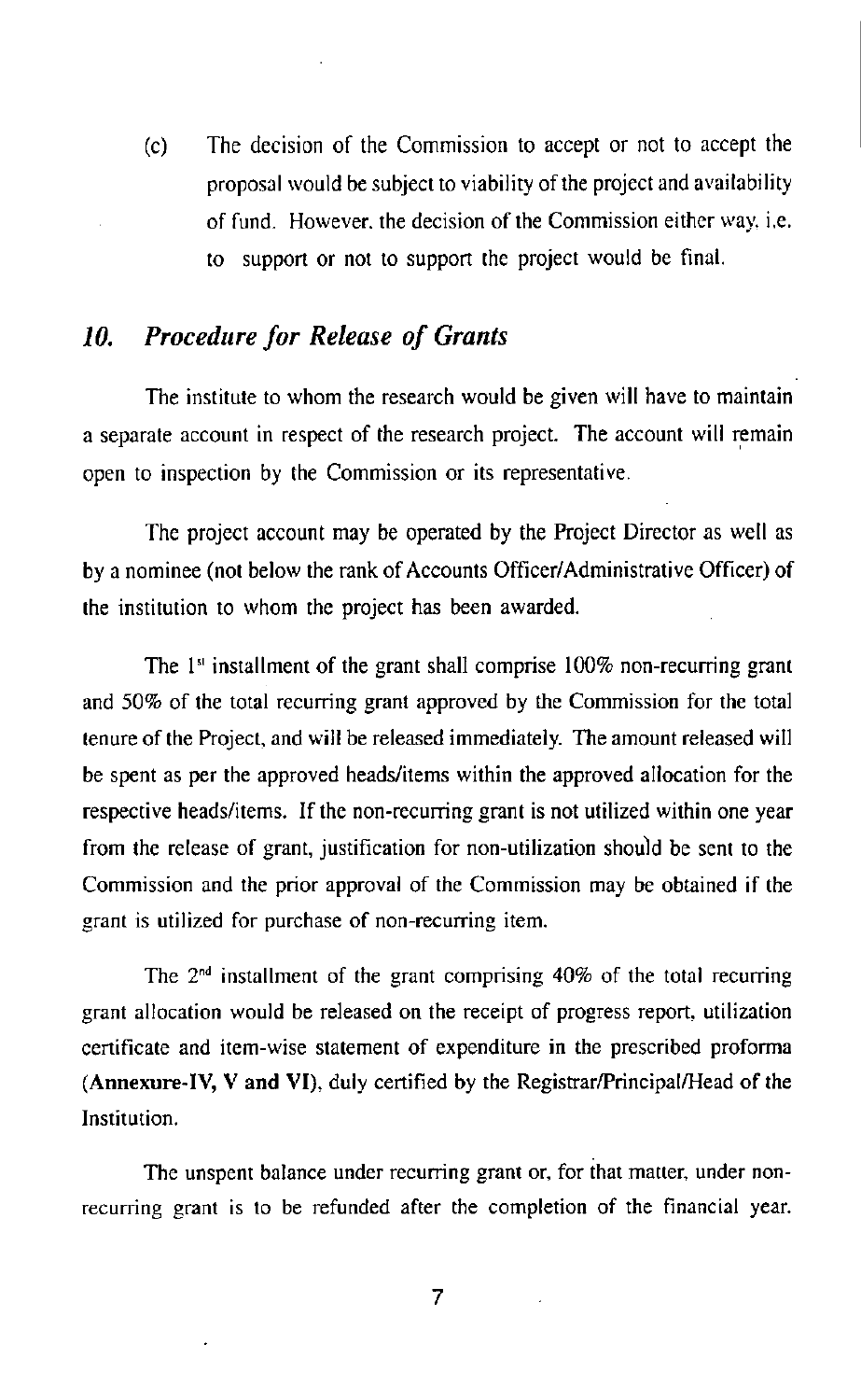However, it could also be added to the grant to be released in the subsequent financial year.

The remaining amount of 10% approved recurring grant may be taken as advance by the Project Director from the institute's own resources, which would be reimbursed on the receipt of the following documents:

- 1. Two copies of the draft final report of the project. The draft final report will be scrutinized in the Commission and, on the basis of the scrutiny, the Commission may suggest some changes which in turn may be incorporated in the final report, if any.
- $\overline{2}$ On finalisation of the draft report, the institute is required to submit 20 copies of the final report to the Commission.

The final report should be comprehensive enough to serve as a definite record and should generally cover the following points:

- $(i)$ The problem studied/objectives.
- Methodology of the study:  $(ii)$ 
	- The design of research.  $(a)$
	- $(b)$ The selection of the universe and the units for study, considerations that governed the selection of the universe, size of the sample and the procedure for the sample drawn.
	- Tools used: detailed account of the exercise of tool  $(c)$ construction, special contribution made by the project in devising new tools or sharpening existing one.
	- Field work: the manner in which field work was conducted  $(d)$ including division of labour among the project staff, problems encountered.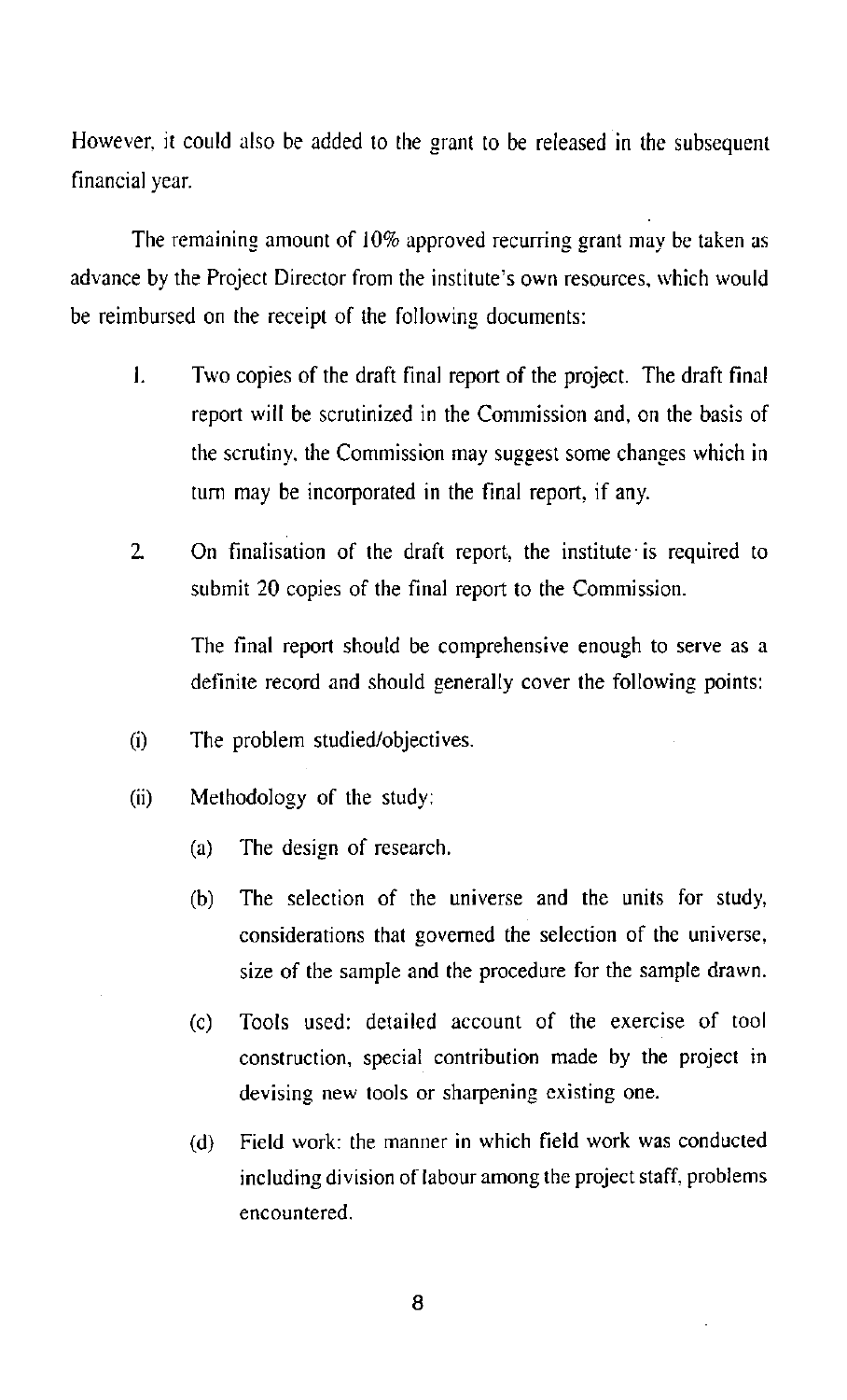- The schedule of the project.  $(e)$
- Organizational structure and problems.  $(f)$
- Methodological gains.  $\left( 2\right)$
- Limitations of the study.  $(h)$
- Other observations.  $(i)$
- Description and analysis of data.  $(iii)$
- Findings and conclusion:  $(iv)$ 
	- Summary of findings.  $(a)$
	- Conclusion.  $(b)$ 
		- Implications for further research.  $(c)$
		- Recommendations.  $(d)$
- $3<sub>l</sub>$ Executive summary of the project.
- A detailed statement of item-wise expenditure.  $\overline{4}$
- Audited utilization certificate of the full amount approved under  $5<sub>1</sub>$ the project.
- 6. The report of the research will be the exclusive property of the Commission.
- 7. The un-utilized grant, if any, may be refunded immediately through demand draft in favour of the Secretary General, National Human Rights Commission, payable at New Delhi.
- Any expenditure incurred prior to the issue of approval letter and 8. after the expiry of the tenure of the project will not be admitted by the Commission.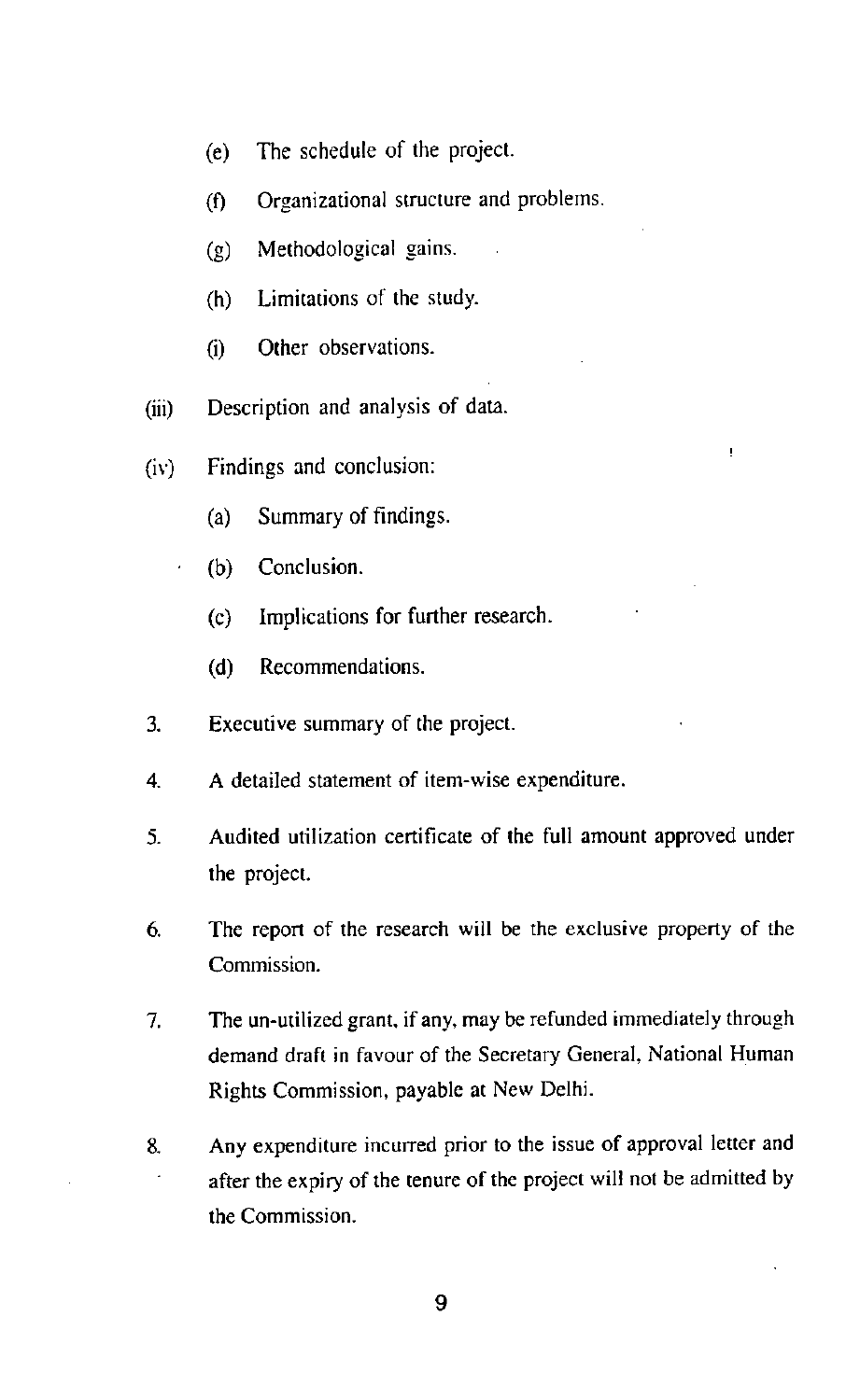9. The Project Director/Institute is expected to settle the accounts immediately on completion of the project. In case, the grant is not claimed within three months from the date of the completion of the project, the same will lapse and no representation will be entertained in this regard. In case the utilization certificate from statutory auditor is delayed, the utilization certification from Chartered Accountant be submitted within three months after the completion of the project.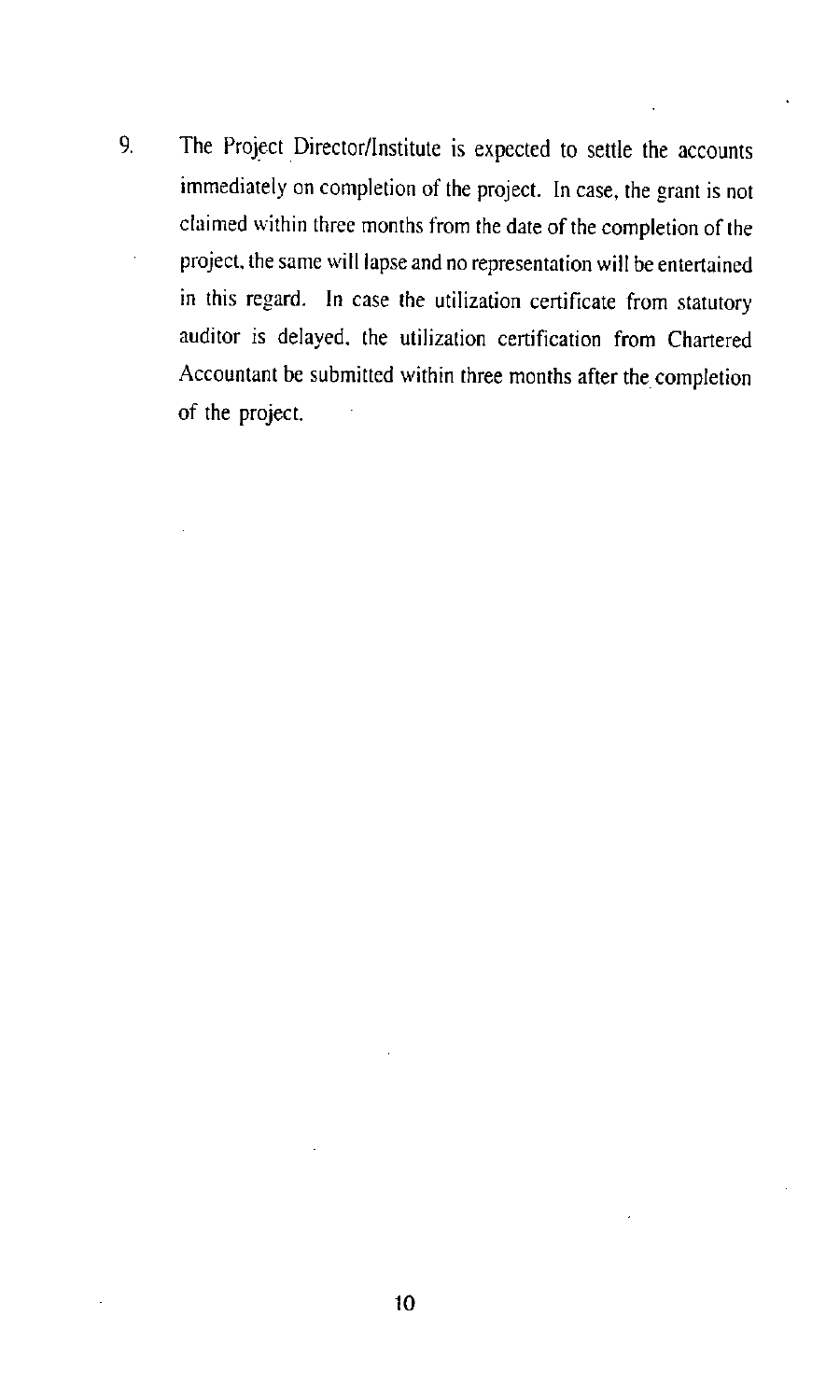# Annexure-I

# **Thrust Areas for Undertaking Research**

## **Gender Justice:**

- Trafficking in Women and Children, viz. Sex Tourism and Trafficking.  $\triangleright$ Trafficking and Domestic Servitude, etc.
- $\blacktriangleright$ Case Studies of Cases on Trafficking Dealt in the Commission.
- $\blacktriangleright$ Case Studies on the Issue of Domestic Violence.
- $\blacktriangleright$ Human Rights Violations Faced by Women in the Unorganised Sector.

## **Rights of Children:**

- $\blacktriangleright$ Female Foeticide and Infanticide.
- $\blacktriangleright$ Enrollment of Children in Education.
- $\blacktriangleright$ Issues to Prevent and Combat Child Marriages.
- $\geq$ Assessment of the Status of Children in Conflict with Law.

## **Custodial Justice:**

- $\blacktriangleright$ Deaths in Custody.
- Prison Reforms.  $\blacktriangleright$

## **Health and Human Rights:**

- $\blacktriangleright$ Drinking Water as a Health Issue.
- $\blacktriangleright$ Status of Access to Health Delivery System.

## **Environment and Human Rights:**

- ⋗ Rights of Workers in Hazardous Industries.
- $\blacktriangleright$ Tribal Rights and Environment.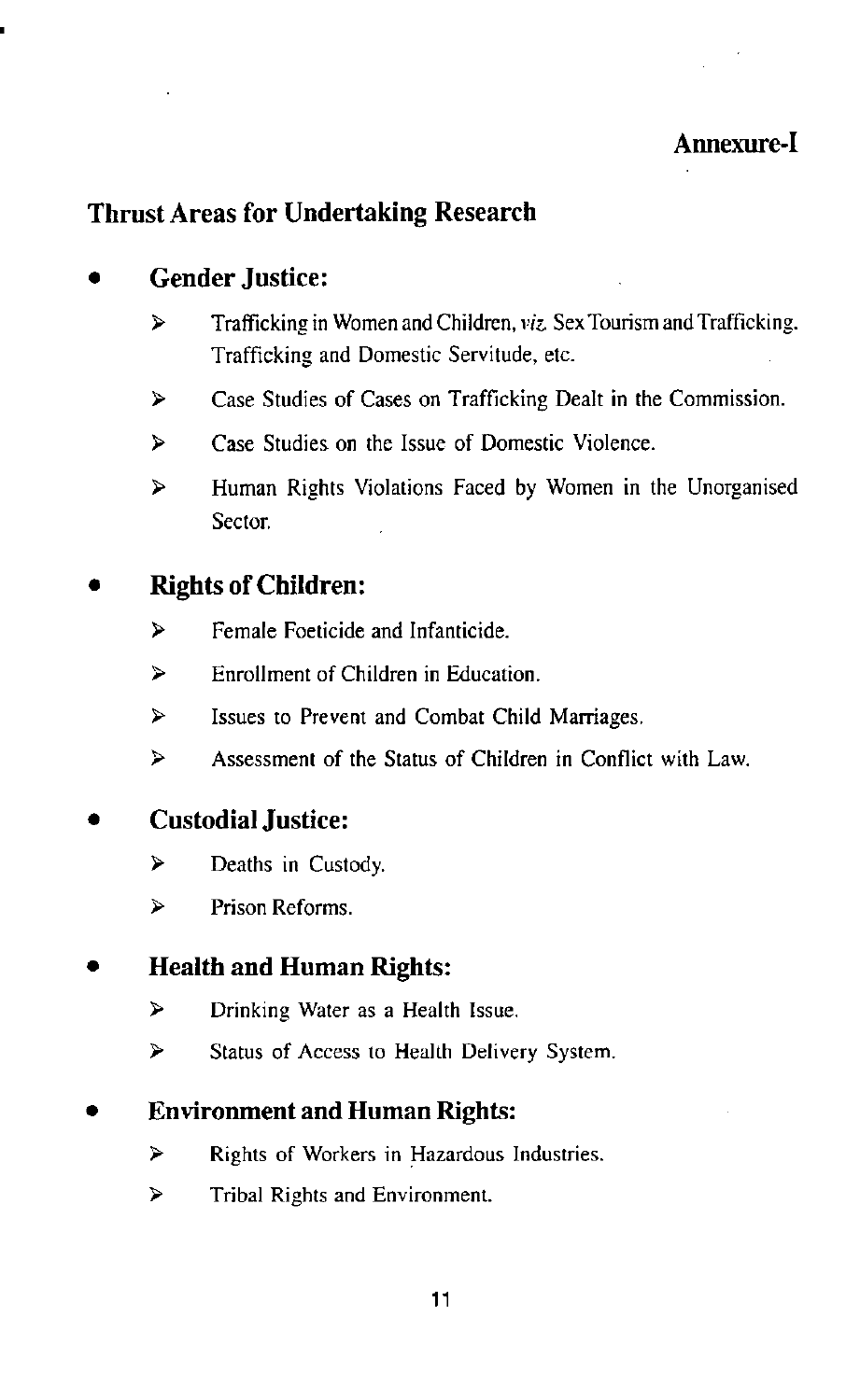# Human Rights Literacy and Education:

- <sup>></sup> Preparation of Dossiers on Human Rights Education for University Students.
- $\blacktriangleright$ Evolving Model Syllabus/Curriculum on Human Rights Education.

# **Rights of Vulnerable:**

- ⋗ Minorities.
- ⋗ Internally Displaced Persons.
- $\blacktriangleright$ Dalits.

# **Status of the Disabled/Elderly Persons:**

- Development of Common Sign Language.  $\triangleright$
- Ensuring the Rights of Elderly People.  $\blacktriangleright$

# **Such other Subjects Commission seems Appropriate:**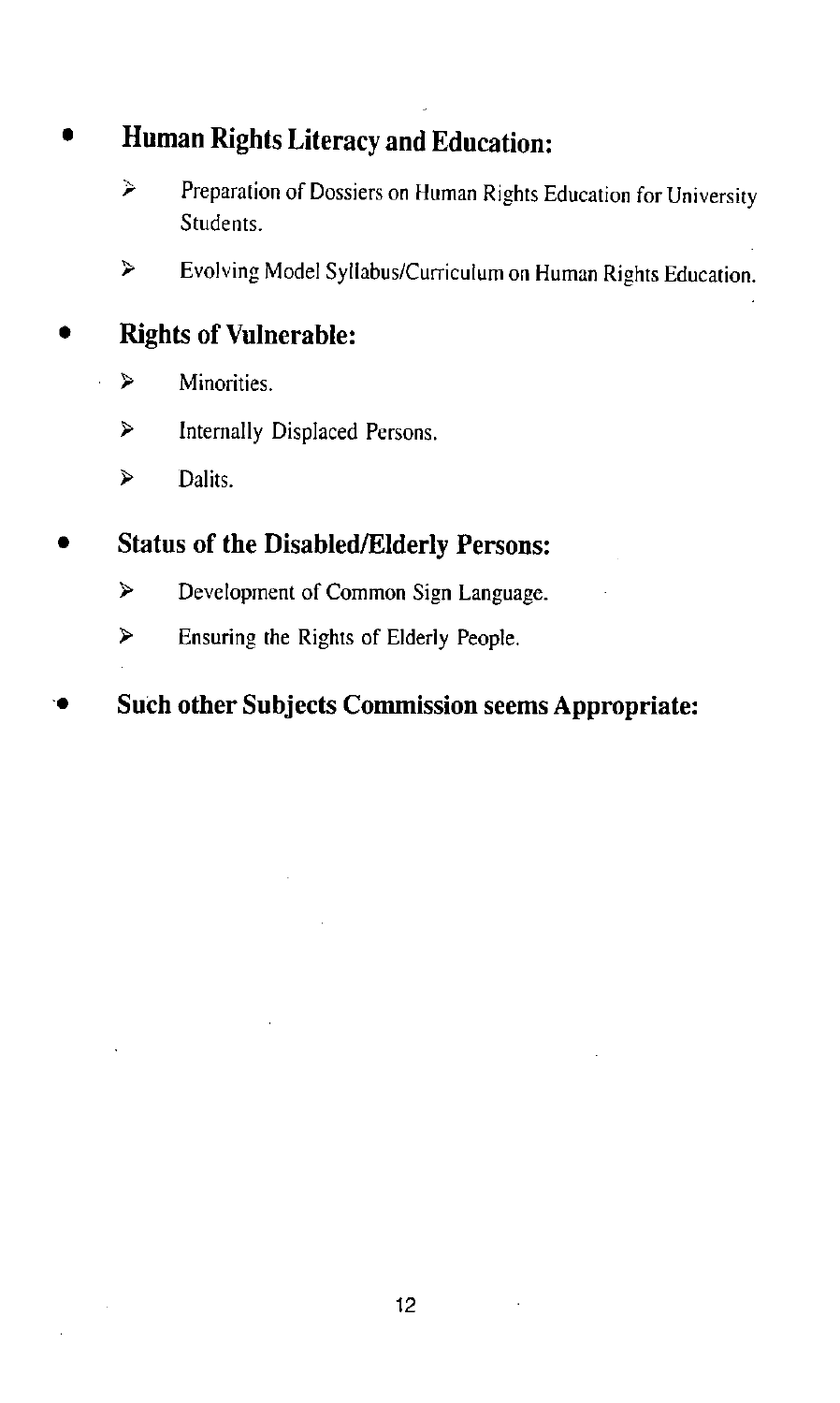# **Annexure-II**

# Items for which the financial assistance will be provided:

## **Non-Recurring**

- $\mathbf{1}$ Equipments (including computer hardware/software).
- $\overline{2}$ Reprographic facilities.
- Note: The assets generated out of the funding of the project provided by NHRC shall remain the property of the Institution after the completion of the project. If, for some reason, there are exceptional circumstances, i.e., the institute is de-recognized/closed due to any reason, the assets acquired would be taken over by the Commission/be surrendered to the Commission.

## **Recurring**

- $\mathbf{1}$ . Salary/honorarium of research staff\*.
- $\overline{2}$ Travel/field trips for project investigators and staff\*\*.
- $\mathbf{3}$ Organizing seminars.
- $\overline{4}$ Stationery.
- 5. Printing of material/preparation of research questionnaire/report writing, etc.
- 6. Hiring of secretarial assistance.
- $7.$ Telephone, fax, email charges (Maximum Rs. 2,000/-per month).
- Research Associate  $-$  A candidate below the age of 45 years, who has obtained a doctoral degree and has published research work to his credit in related field, may be engaged as Research Associate and his emolument may be limited to Rs. 10,000/- per month.
- $\ast$ Project Associate – Project Associate, a person having MA/M.Phil degree, 55% marks/B Grade, respectively and should be below the age of 40 years, may be appointed. The emolument paid to him may be limited to Rs. 8,000/- per month.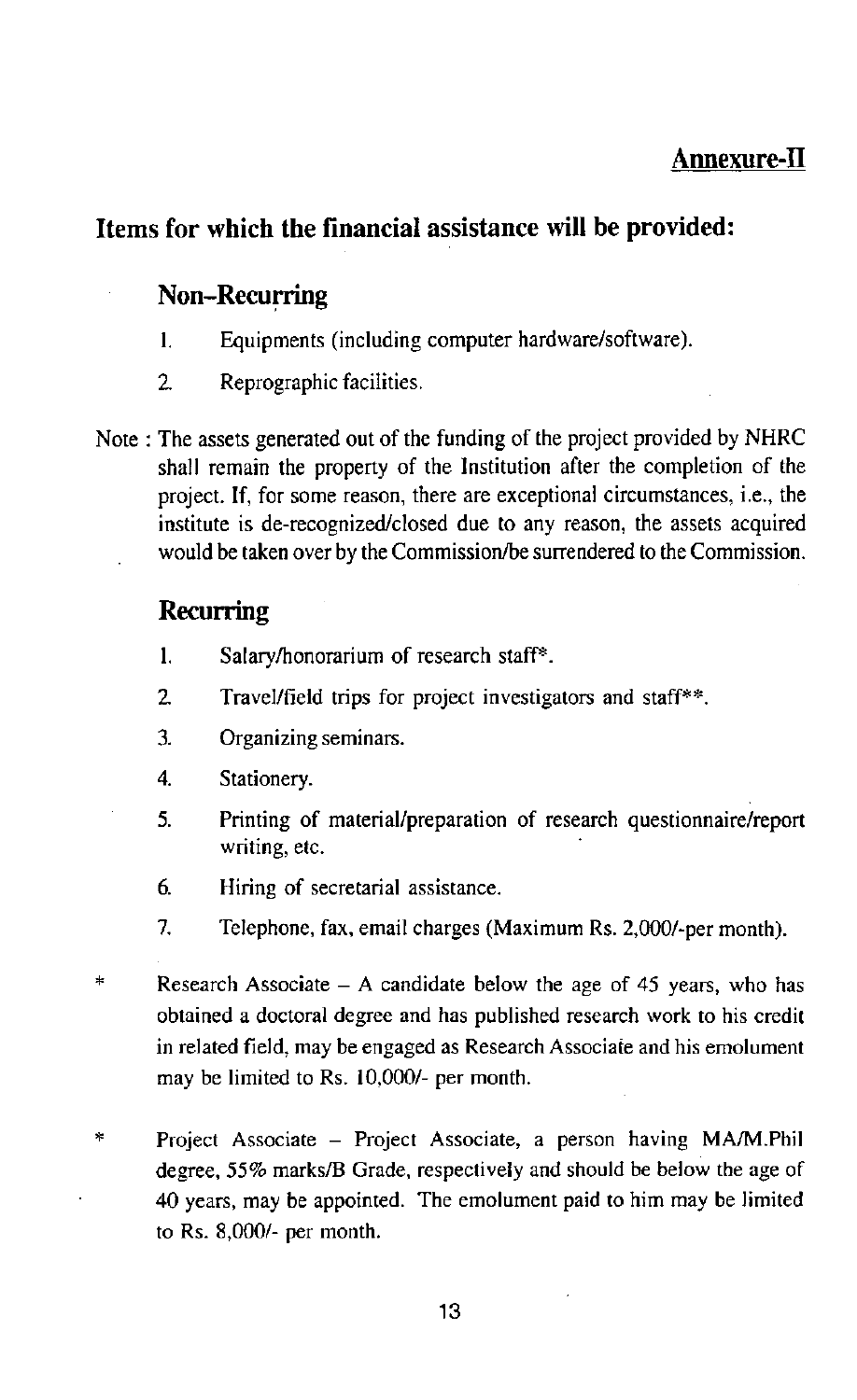- $\mathcal{L}$ Mode of Selection: Research Associate/Project Associate may be selected on open basis through a Committee having the following members:
	- $\mathbf{L}$ Head of the Institution/Chairperson/ Director
	- $\overline{2}$ One subject expert.
	- $\overline{3}$ . Project Investigator (Principal Investigator)

The credential of the candidate selected alongwith relevant documents may be sent to Secretary General, National Human Rights Commission, Faridkot House, Copernicus Marg, New Delhi.

 $*$ The allowance towards travel in case of Research Associate and Project Associate and also Project Investigator would be governed by the TA/ DA rules of the concerned State Government.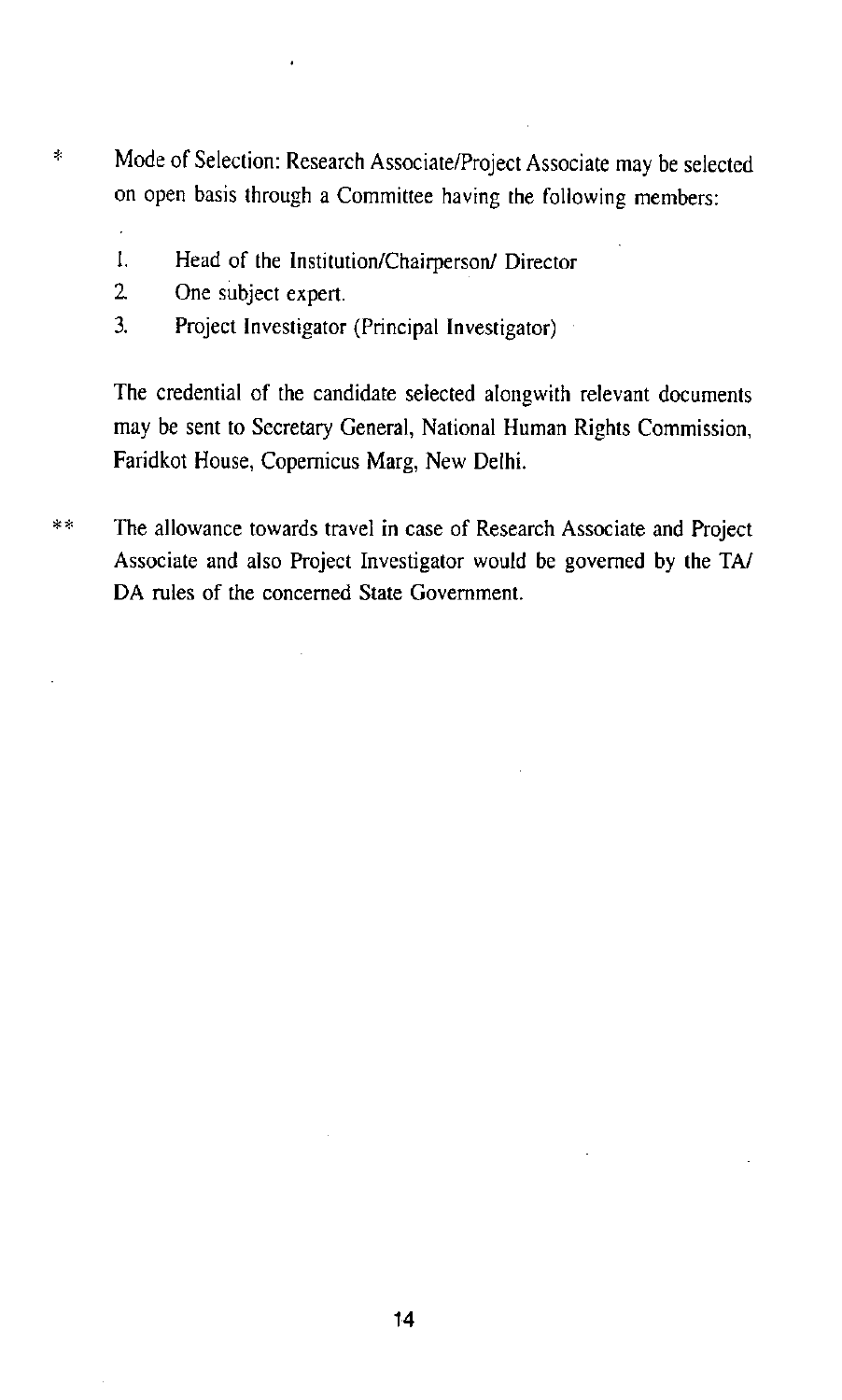# FORMAT FOR SUBMISSION OF PROPOSAL FOR RESEARCH PROJECT  $PART - A$

 $\sim 10^{-10}$ 

| $\mathbf{I}$   |                   |                                                                                                                                                                                                                                                                                                                                                                                                                       |  |  |  |  |  |
|----------------|-------------------|-----------------------------------------------------------------------------------------------------------------------------------------------------------------------------------------------------------------------------------------------------------------------------------------------------------------------------------------------------------------------------------------------------------------------|--|--|--|--|--|
| $\overline{2}$ |                   |                                                                                                                                                                                                                                                                                                                                                                                                                       |  |  |  |  |  |
| 3.             |                   | Duration: $\frac{1}{\sqrt{1-\frac{1}{2}}\sqrt{1-\frac{1}{2}}\sqrt{1-\frac{1}{2}}\sqrt{1-\frac{1}{2}}\sqrt{1-\frac{1}{2}}\sqrt{1-\frac{1}{2}}\sqrt{1-\frac{1}{2}}\sqrt{1-\frac{1}{2}}\sqrt{1-\frac{1}{2}}\sqrt{1-\frac{1}{2}}\sqrt{1-\frac{1}{2}}\sqrt{1-\frac{1}{2}}\sqrt{1-\frac{1}{2}}\sqrt{1-\frac{1}{2}}\sqrt{1-\frac{1}{2}}\sqrt{1-\frac{1}{2}}\sqrt{1-\frac{1}{2}}\sqrt{1-\frac{1}{2}}\sqrt{1-\frac{$           |  |  |  |  |  |
| 4.             |                   |                                                                                                                                                                                                                                                                                                                                                                                                                       |  |  |  |  |  |
|                | (i)               |                                                                                                                                                                                                                                                                                                                                                                                                                       |  |  |  |  |  |
|                | $\bf (ii)$        |                                                                                                                                                                                                                                                                                                                                                                                                                       |  |  |  |  |  |
|                | (iii)             |                                                                                                                                                                                                                                                                                                                                                                                                                       |  |  |  |  |  |
|                | (iv)              |                                                                                                                                                                                                                                                                                                                                                                                                                       |  |  |  |  |  |
|                | (v)               |                                                                                                                                                                                                                                                                                                                                                                                                                       |  |  |  |  |  |
|                | (v <sub>i</sub> ) | Address:                                                                                                                                                                                                                                                                                                                                                                                                              |  |  |  |  |  |
|                |                   | Office: $\frac{1}{\sqrt{1-\frac{1}{2}}\sqrt{1-\frac{1}{2}}\sqrt{1-\frac{1}{2}}\sqrt{1-\frac{1}{2}}\sqrt{1-\frac{1}{2}}\sqrt{1-\frac{1}{2}}\sqrt{1-\frac{1}{2}}\sqrt{1-\frac{1}{2}}\sqrt{1-\frac{1}{2}}\sqrt{1-\frac{1}{2}}\sqrt{1-\frac{1}{2}}\sqrt{1-\frac{1}{2}}\sqrt{1-\frac{1}{2}}\sqrt{1-\frac{1}{2}}\sqrt{1-\frac{1}{2}}\sqrt{1-\frac{1}{2}}\sqrt{1-\frac{1}{2}}\sqrt{1-\frac{1}{2}}\sqrt{1-\frac{1}{$          |  |  |  |  |  |
|                |                   | <u> 1980 - Jan Barton, Amerikaansk politiker (</u> † 1908)                                                                                                                                                                                                                                                                                                                                                            |  |  |  |  |  |
| 5.             |                   | Co-Investigator(s):                                                                                                                                                                                                                                                                                                                                                                                                   |  |  |  |  |  |
|                | (i)               |                                                                                                                                                                                                                                                                                                                                                                                                                       |  |  |  |  |  |
|                | (ii)              |                                                                                                                                                                                                                                                                                                                                                                                                                       |  |  |  |  |  |
|                | (iii)             |                                                                                                                                                                                                                                                                                                                                                                                                                       |  |  |  |  |  |
|                | (iv)              |                                                                                                                                                                                                                                                                                                                                                                                                                       |  |  |  |  |  |
|                | (v)               | Designation: $\frac{1}{\sqrt{1-\frac{1}{\sqrt{1-\frac{1}{\sqrt{1-\frac{1}{\sqrt{1-\frac{1}{\sqrt{1-\frac{1}{\sqrt{1-\frac{1}{\sqrt{1-\frac{1}{\sqrt{1-\frac{1}{\sqrt{1-\frac{1}{\sqrt{1-\frac{1}{\sqrt{1-\frac{1}{\sqrt{1-\frac{1}{\sqrt{1-\frac{1}{\sqrt{1-\frac{1}{\sqrt{1-\frac{1}{\sqrt{1-\frac{1}{\sqrt{1-\frac{1}{\sqrt{1-\frac{1}{\sqrt{1-\frac{1}{\sqrt{1-\frac{1}{\sqrt{1-\frac{1}{\sqrt{1-\frac{1}{\sqrt{1$ |  |  |  |  |  |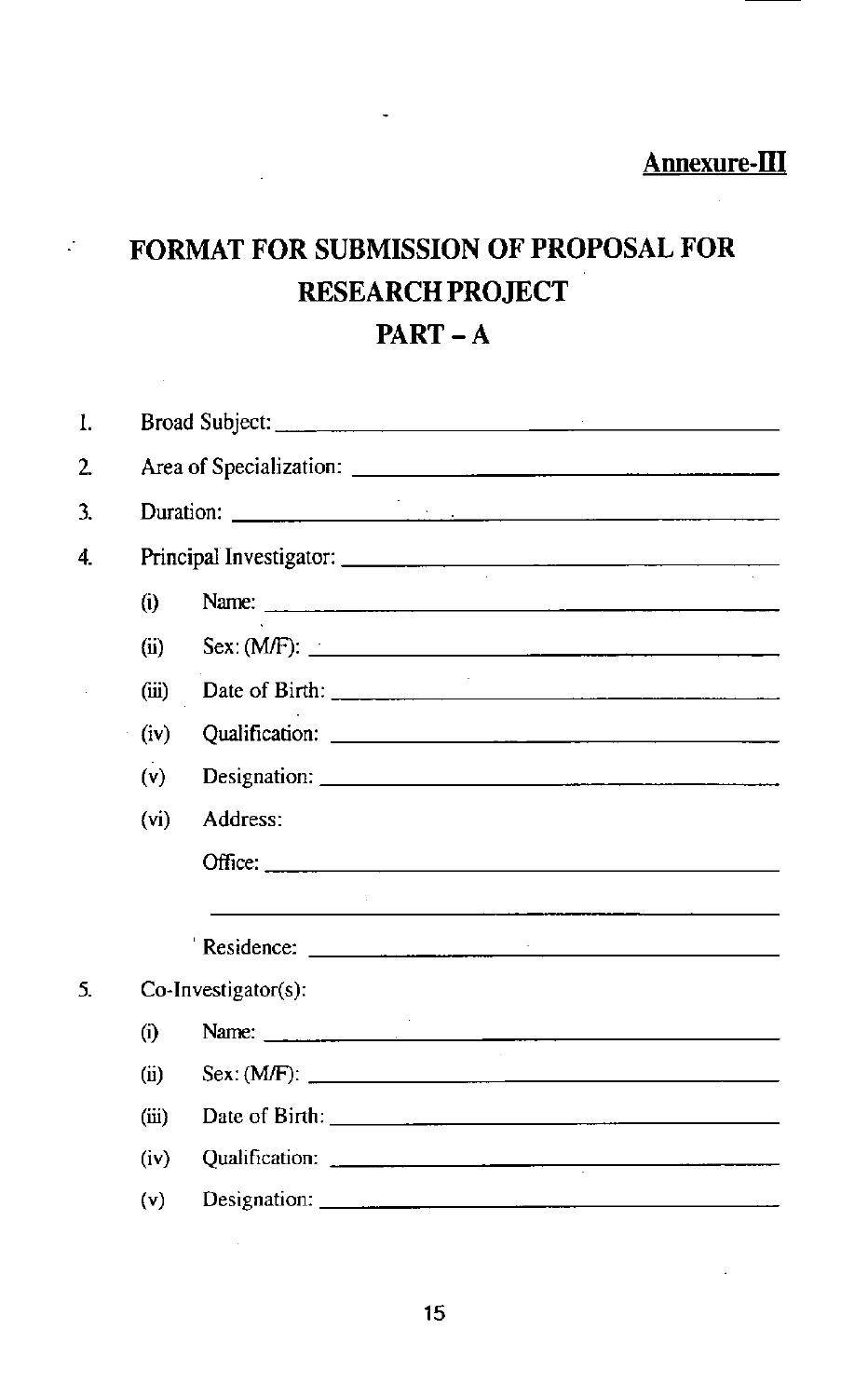|    | (v <sub>i</sub> ) | Address:                                                                                                                                                                                                                       |  |  |  |  |
|----|-------------------|--------------------------------------------------------------------------------------------------------------------------------------------------------------------------------------------------------------------------------|--|--|--|--|
|    |                   | Office: the contract of the contract of the contract of the contract of the contract of the contract of the contract of the contract of the contract of the contract of the contract of the contract of the contract of the co |  |  |  |  |
|    |                   |                                                                                                                                                                                                                                |  |  |  |  |
| 6. |                   | Name of the Institution where the project will be undertaken:                                                                                                                                                                  |  |  |  |  |
|    | (a)               |                                                                                                                                                                                                                                |  |  |  |  |
|    | (b)               |                                                                                                                                                                                                                                |  |  |  |  |
|    |                   | (Please mention the name of affiliating University in case of college)                                                                                                                                                         |  |  |  |  |
| 7. |                   | Whether the University/College/Institution is approved under Section $2(f)$                                                                                                                                                    |  |  |  |  |
|    |                   | and 12(B) of the UGC Act?                                                                                                                                                                                                      |  |  |  |  |
|    |                   |                                                                                                                                                                                                                                |  |  |  |  |
| 8. |                   | Teaching and Research Experience of Principal Investigator:                                                                                                                                                                    |  |  |  |  |
|    | (a)               |                                                                                                                                                                                                                                |  |  |  |  |
|    | (b)               |                                                                                                                                                                                                                                |  |  |  |  |
|    | (c)               |                                                                                                                                                                                                                                |  |  |  |  |
|    | (d)               |                                                                                                                                                                                                                                |  |  |  |  |
|    | (e)               |                                                                                                                                                                                                                                |  |  |  |  |
|    |                   | $\bf(i)$                                                                                                                                                                                                                       |  |  |  |  |
|    |                   | Accepted:                                                                                                                                                                                                                      |  |  |  |  |
|    |                   |                                                                                                                                                                                                                                |  |  |  |  |
|    |                   | (ii)                                                                                                                                                                                                                           |  |  |  |  |
|    |                   |                                                                                                                                                                                                                                |  |  |  |  |
|    |                   | Communicated:                                                                                                                                                                                                                  |  |  |  |  |

 $\bar{z}$ 

 $\hat{\boldsymbol{\beta}}$ 

(Please enclose the list of projects carried out and completed, papers and books published and/or accepted during last five years)

 $\hat{\mathcal{A}}$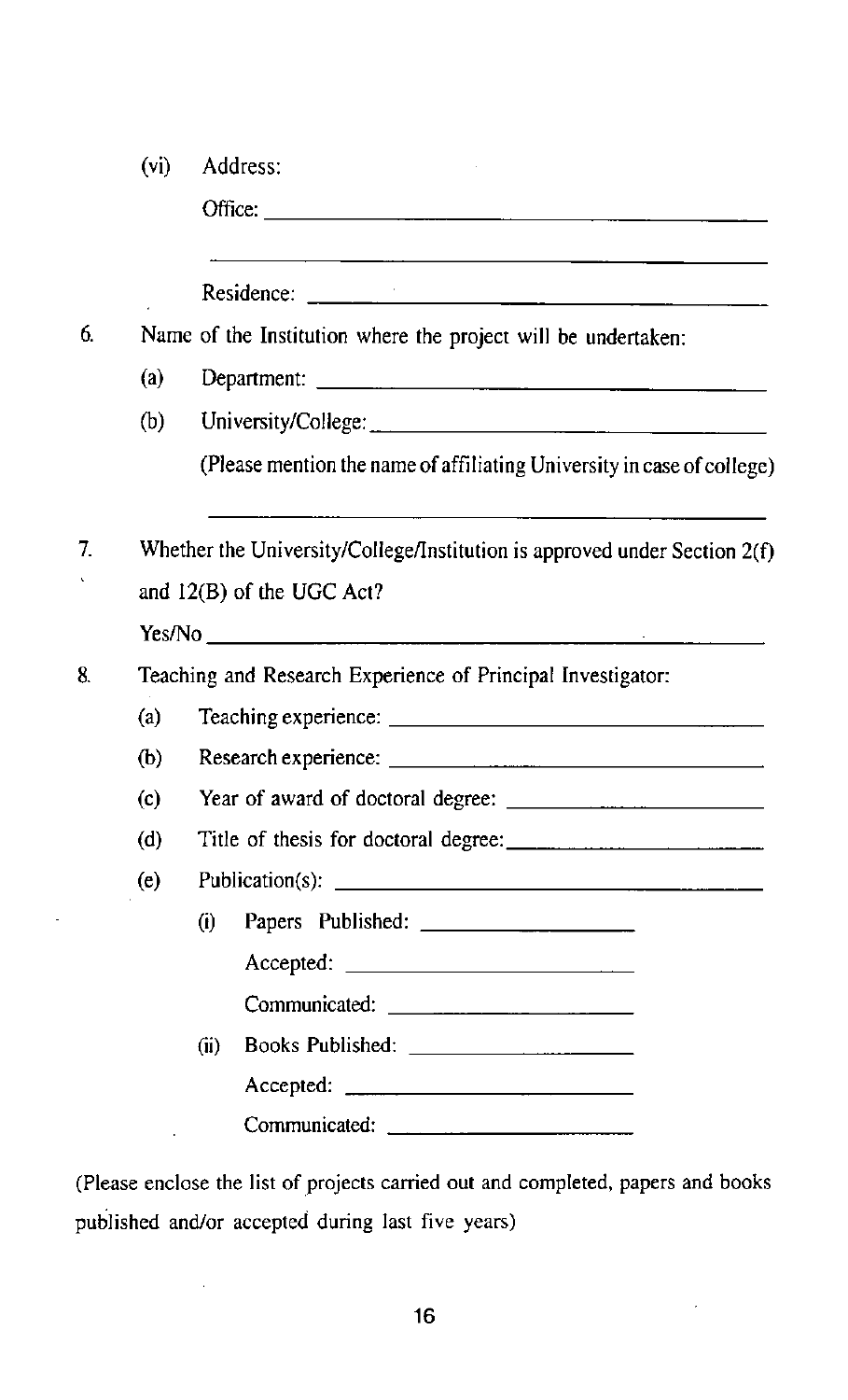# $PART - B$

# **Proposed Research Work**

l,

| 9. | (i)               |                                                                                                                                                                                                                               |                                                    |  |  |  |  |
|----|-------------------|-------------------------------------------------------------------------------------------------------------------------------------------------------------------------------------------------------------------------------|----------------------------------------------------|--|--|--|--|
|    | (ii)              |                                                                                                                                                                                                                               |                                                    |  |  |  |  |
|    |                   |                                                                                                                                                                                                                               |                                                    |  |  |  |  |
|    |                   |                                                                                                                                                                                                                               |                                                    |  |  |  |  |
|    |                   | Review of Research and Development in the Subject:                                                                                                                                                                            |                                                    |  |  |  |  |
|    |                   | International Status: 1998. [19] The Line of the Line of the Line of the Line of the Line of the Line of the Line of the Line of the Line of the Line of the Line of the Line of the Line of the Line of the Line of the Line |                                                    |  |  |  |  |
|    |                   |                                                                                                                                                                                                                               |                                                    |  |  |  |  |
|    |                   |                                                                                                                                                                                                                               | Significance of the study:                         |  |  |  |  |
|    | (iii)             |                                                                                                                                                                                                                               |                                                    |  |  |  |  |
|    | (iv)              |                                                                                                                                                                                                                               |                                                    |  |  |  |  |
|    | (v)               |                                                                                                                                                                                                                               | Year-wise Plan of work and targets to be achieved: |  |  |  |  |
|    | (v <sub>i</sub> ) |                                                                                                                                                                                                                               |                                                    |  |  |  |  |
| 10 |                   |                                                                                                                                                                                                                               |                                                    |  |  |  |  |
|    |                   | Item                                                                                                                                                                                                                          | <b>Estimated Expenditure</b>                       |  |  |  |  |
|    | (i)               | Research Associate                                                                                                                                                                                                            |                                                    |  |  |  |  |
|    |                   | @Rs.10,000/-p.m. (fixed)                                                                                                                                                                                                      |                                                    |  |  |  |  |
|    | (ii)              | Project Associate                                                                                                                                                                                                             |                                                    |  |  |  |  |
|    |                   | @Rs.8,000/-p.m.                                                                                                                                                                                                               |                                                    |  |  |  |  |
|    | (iii)             | Hiring services                                                                                                                                                                                                               |                                                    |  |  |  |  |
|    | (iv)              | Field work and travel                                                                                                                                                                                                         |                                                    |  |  |  |  |
|    | (v)               | Contingency                                                                                                                                                                                                                   |                                                    |  |  |  |  |

 $\ddot{\phantom{a}}$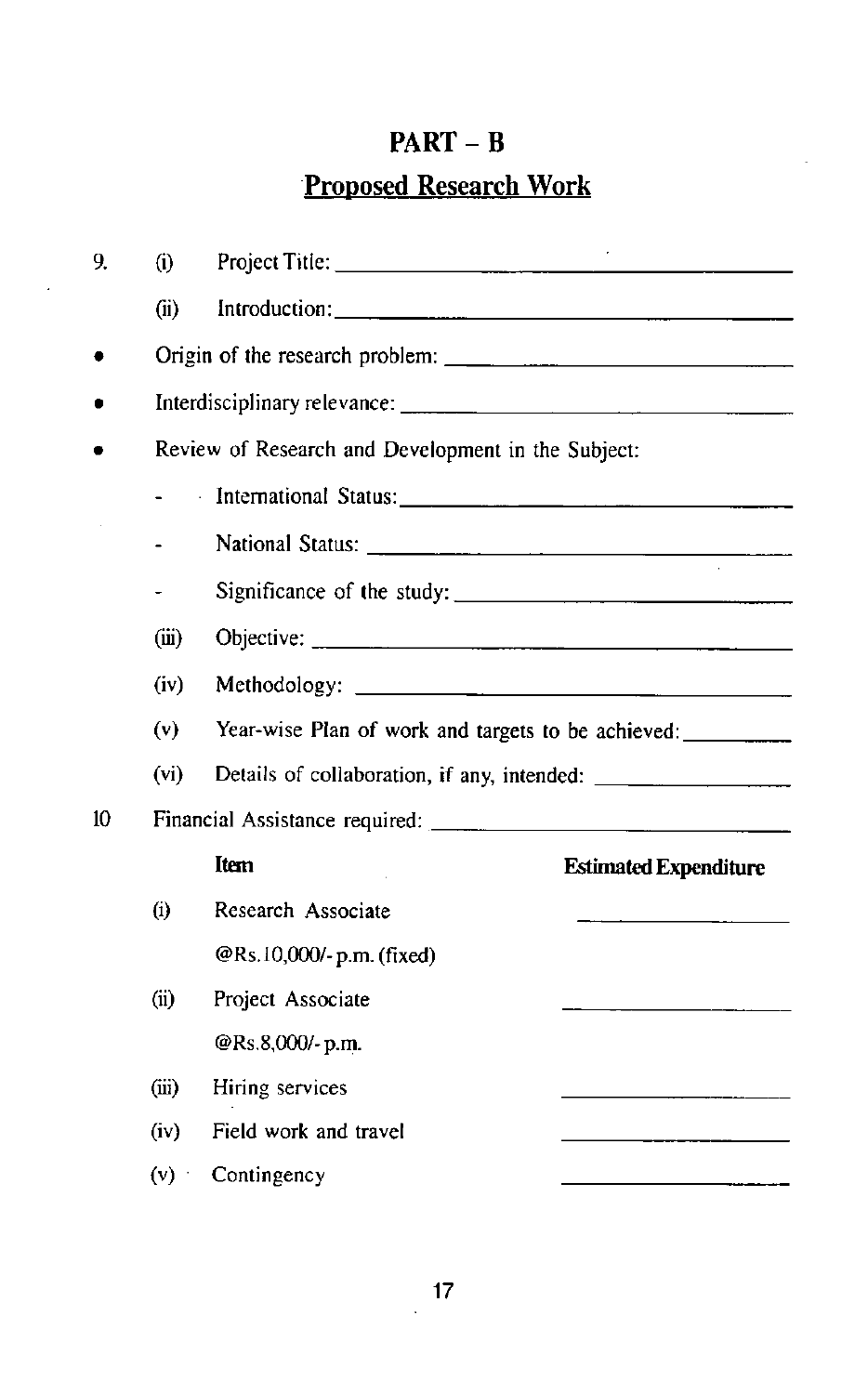| (vi) |  |  | Printing, etc. recurring head |  |
|------|--|--|-------------------------------|--|
|------|--|--|-------------------------------|--|

 $(vii)$ Equipment, if needed (please specify name and approx.cost) Total:

 $\mathbf{H}$ . Whether the PI has received support for the research project from the

NHRC, scheme of support for research or from any agency? If so, please indicate:

- $(a)$ Name of the agency from which the assistance was approved:
- $(b)$ Sanction letter No. and date under which the assistance was
- $(c)$
- $(d)$ Title of the project for which assistance was approved:
- $(e)$ In case the project was completed, whether the work on the project has been published:  $\frac{1}{\sqrt{1-\frac{1}{2}} \cdot \frac{1}{\sqrt{1-\frac{1}{2}} \cdot \frac{1}{\sqrt{1-\frac{1}{2}} \cdot \frac{1}{\sqrt{1-\frac{1}{2}} \cdot \frac{1}{\sqrt{1-\frac{1}{2}} \cdot \frac{1}{\sqrt{1-\frac{1}{2}} \cdot \frac{1}{\sqrt{1-\frac{1}{2}} \cdot \frac{1}{\sqrt{1-\frac{1}{2}} \cdot \frac{1}{\sqrt{1-\frac{1}{2}} \cdot \frac{1}{\sqrt{1-\frac{1}{2}} \cdot \frac{1}{\sqrt{1-\frac{1}{2}} \cdot \frac$
- If the candidate was working for the doctoral degree, whether the  $(f)$ thesis was submitted and accepted by the University for the award of degree:

(A summary of the report/thesis in about 1,000 words may please be attached with the application)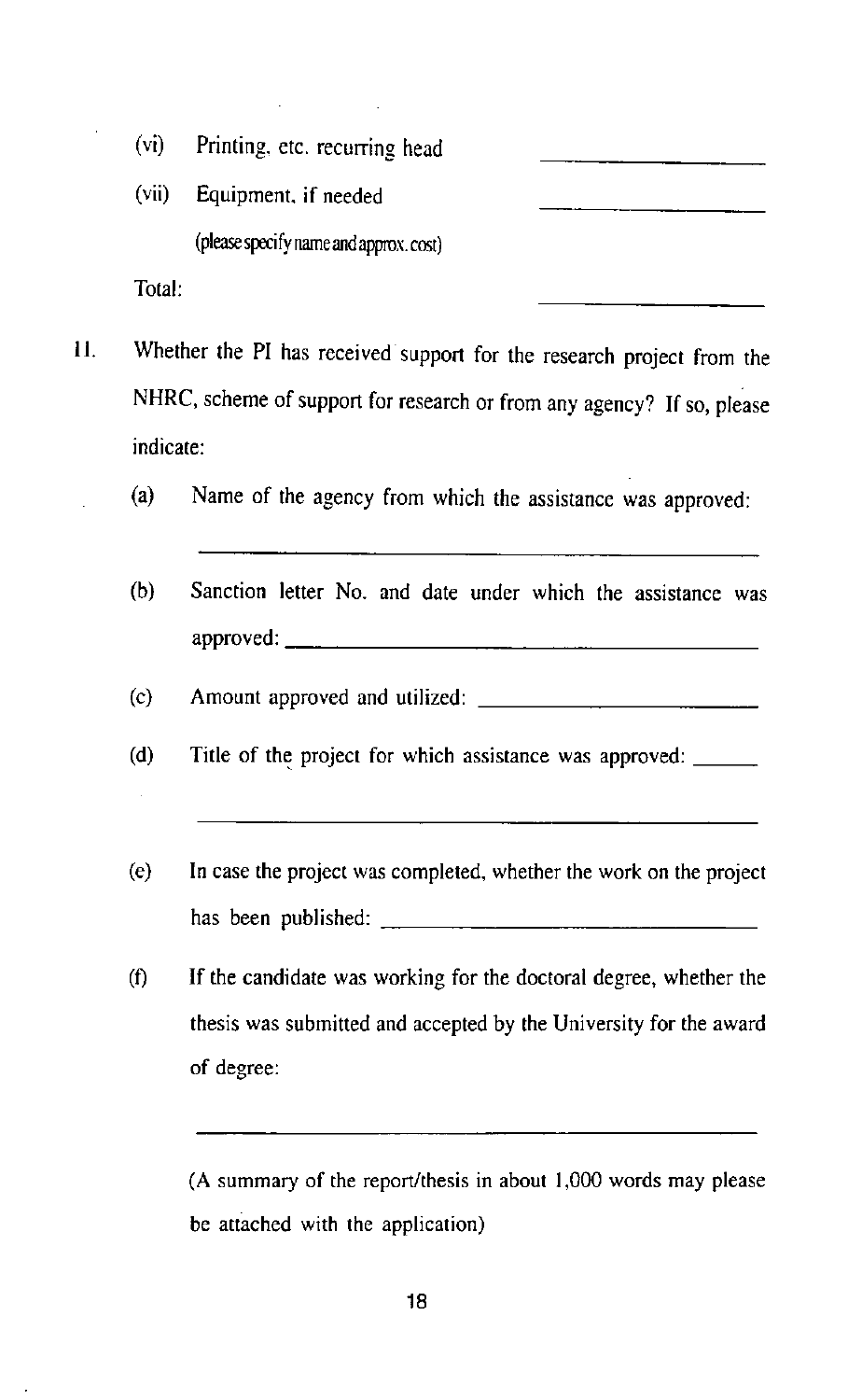$\left( \mathbf{g} \right)$ If the project has not been completed, please state the reasons

Details of the project/scheme completed or ongoing with the P.I  $12.$  $(a)$ 

| Name of the | Year | Total     | Equipment/Infrastructural |
|-------------|------|-----------|---------------------------|
| Agency      |      |           | facilities obtained       |
| Started     |      | Completed | $\bullet$                 |

- $(b)$ Institutional and Departmental facilities available for the proposed
	-

Other Infrastructural facilities:

Any other information which the investigator may like to give in support  $13<sup>2</sup>$ of this proposal which may be helpful in evaluating:

To certify that:

- $(a)$ The University/College/Institution is approved under Section 2(f) and 12-B of the UGC Act and is fit to receive grants from the Central/State Government and other funding agencies.
- General physical facilities, such as furniture/space, etc. are available  $(b)$ in the Department/College/Institution.
- $(c)$ I/we shall abide by the rules governing the scheme in case

19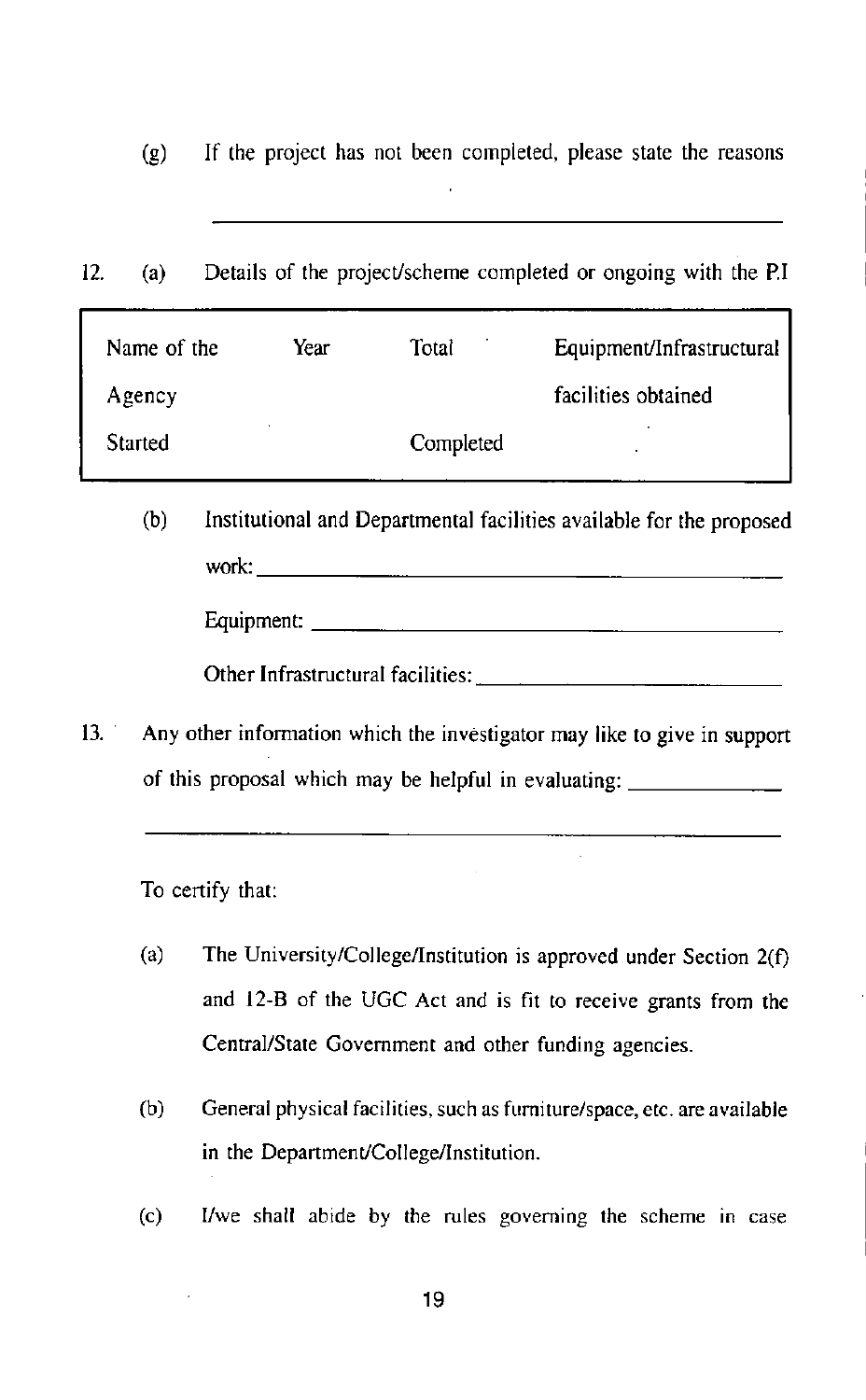- assistance is provided to me/us from the NHRC for the above project.
- I/we shall complete the project within the stipulated period. If I/  $(d)$ we fail to do so and if the NHRC is not satisfied with the progress of the research project, the Commission may terminate the project immediately and ask for the refund of the amount received by me/ us.
- The above Research Project is not funded by any other agency.  $(e)$

Name and Signature

- Principal Investigator  $(a)$
- Co-Investigator  $(b)$ 
	- $(i)$
	- $(ii)$
- Registrar/Principal/Head of the Institution  $(c)$

(Signature with Seal).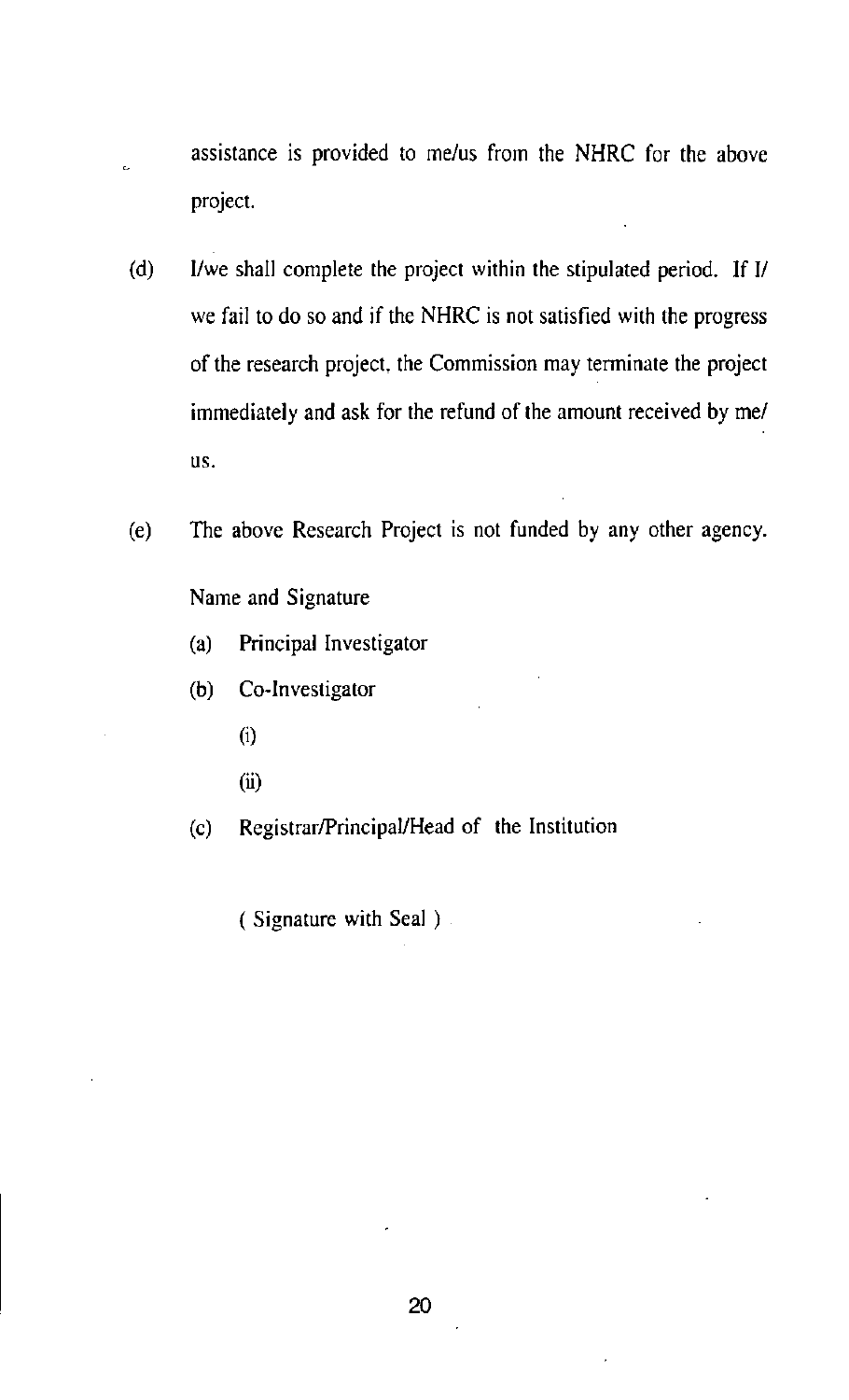# Annexure-IV

# Annual/Final Report of the work done on the Short-term/Long-term Research Project. (Report to be submitted within 6 weeks after completion of each years)

| 1. |     |                                                                          |  |  |  |  |
|----|-----|--------------------------------------------------------------------------|--|--|--|--|
| 2. |     |                                                                          |  |  |  |  |
| 3. |     |                                                                          |  |  |  |  |
| 4. |     |                                                                          |  |  |  |  |
| 5. | (a) |                                                                          |  |  |  |  |
|    | (b) | Department and University/College/Institution where work has             |  |  |  |  |
| 6. |     |                                                                          |  |  |  |  |
| 7. |     |                                                                          |  |  |  |  |
| 8. |     | Grant approved and expenditure incurred during the period of the report: |  |  |  |  |
|    | (a) | Total amount approved Rs.                                                |  |  |  |  |
|    | (b) | Total expenditure Rs.                                                    |  |  |  |  |
|    | (c) | Report of the work done (Please attach a separate sheet)                 |  |  |  |  |
|    |     | (i)                                                                      |  |  |  |  |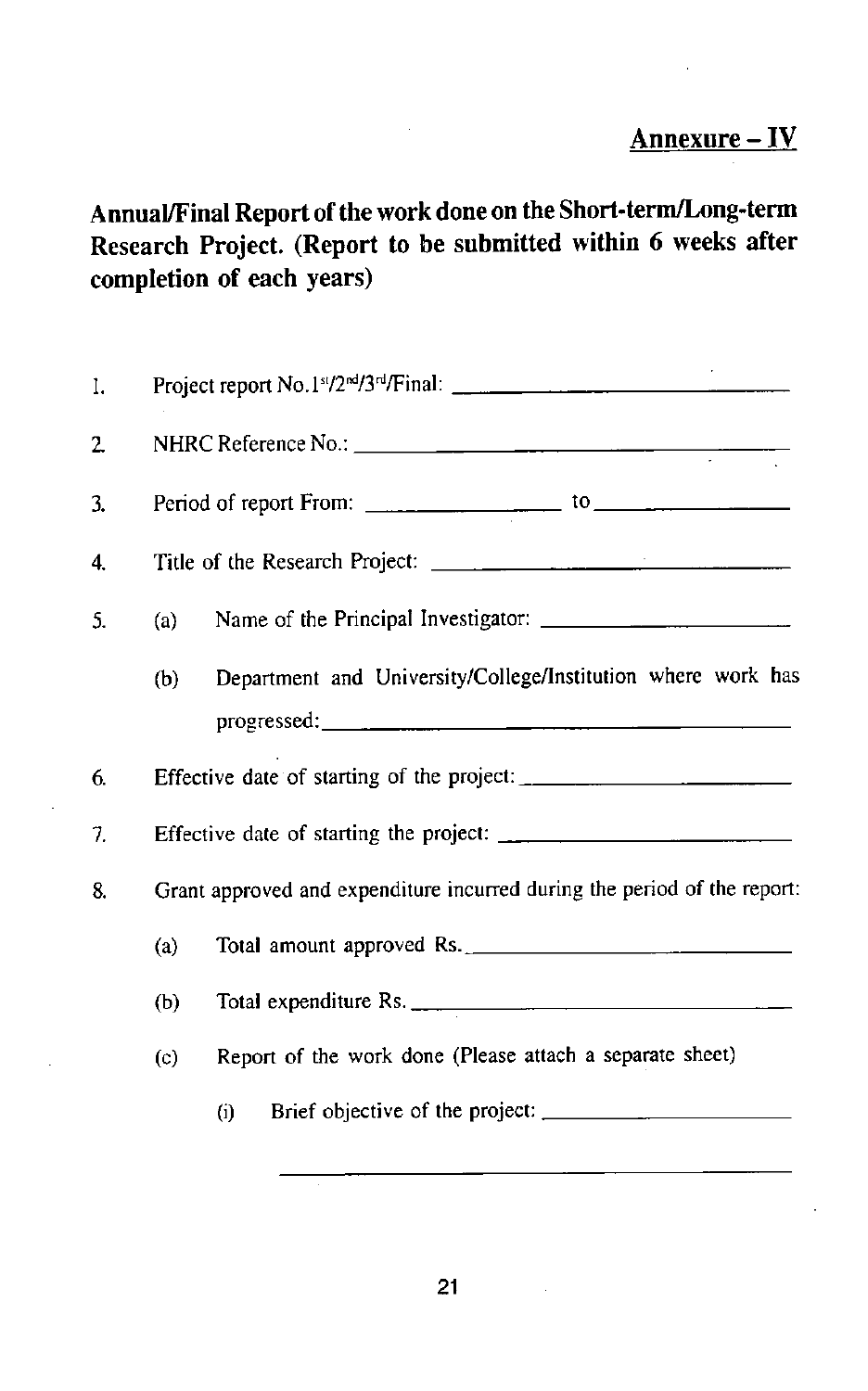- (ii) Work done so far and results achieved and publications, if any, resulting from the work (Give details of the papers and names of the journals in which it has been published or accepted for publication):
- (iii) Has the progress been according to original plan of work and towards achieving the objective? If not, state reasons:

- Please indicate the difficulties, if any, experienced in  $(iv)$ implementing the project:  $\frac{\ }{\ }$
- If project has not been completed, please indicate the  $(v)$ approximate time by which it is likely to be completed. A summary of the work done for the period (Annual basis) may please be sent to the Commission on a separate sheet:
- (vi) If the project has been completed, please enclose a summary of the findings of the study. Two bound copies of the final report of work done may also be sent to the Commission: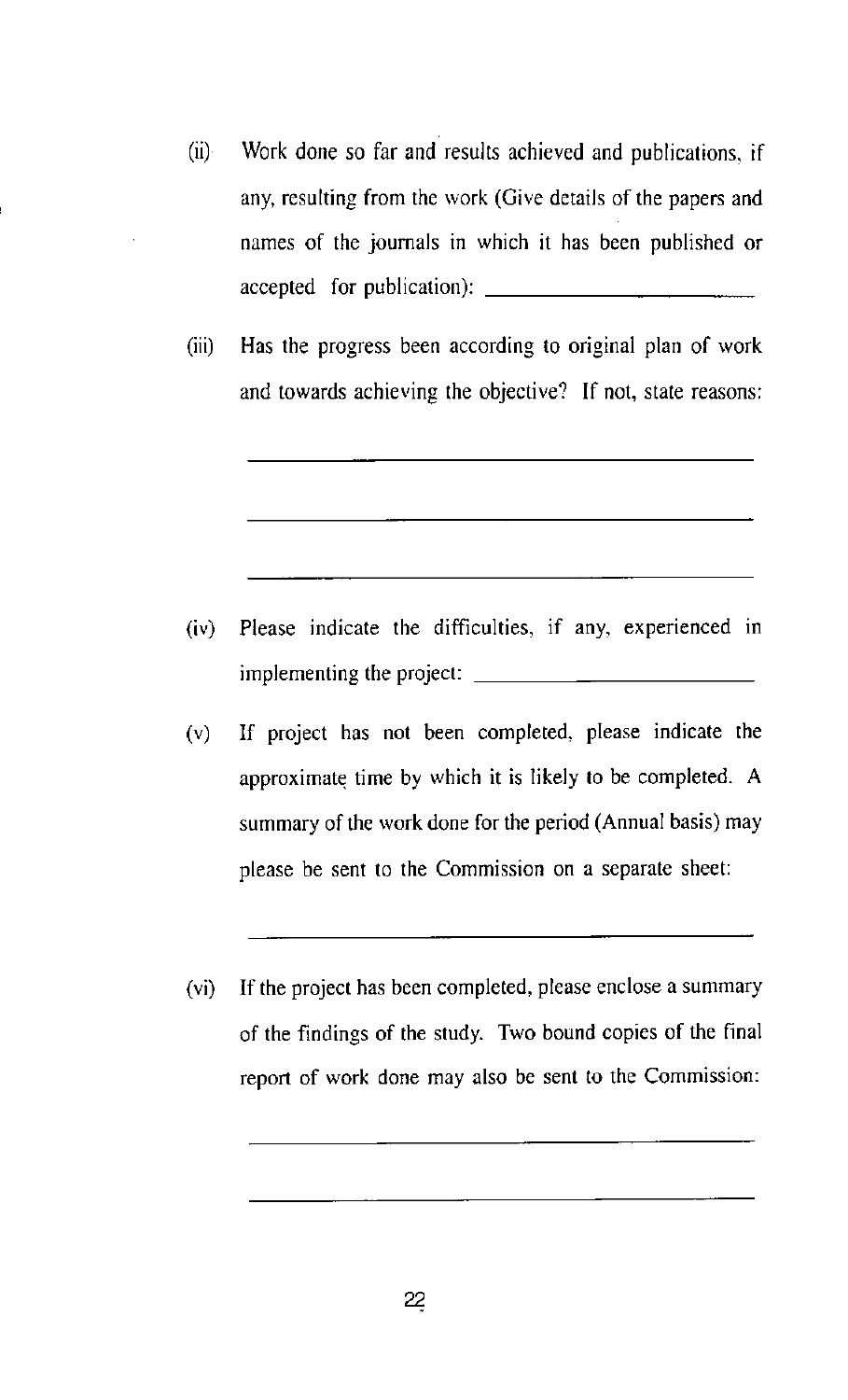(vii) Any other information which would help in evaluation of work done on the project. At the completion of the project, the first report should indicate the output, such as (a) Manpower trained (b) Publication of results (c) other impact, if any:  $\qquad \qquad \qquad$ 

SIGNATURE OF THE PRINCIPAL **REGISTRAR/PRINCIPAL INVESTIGATOR** 

HEAD OF THE INSTITUTION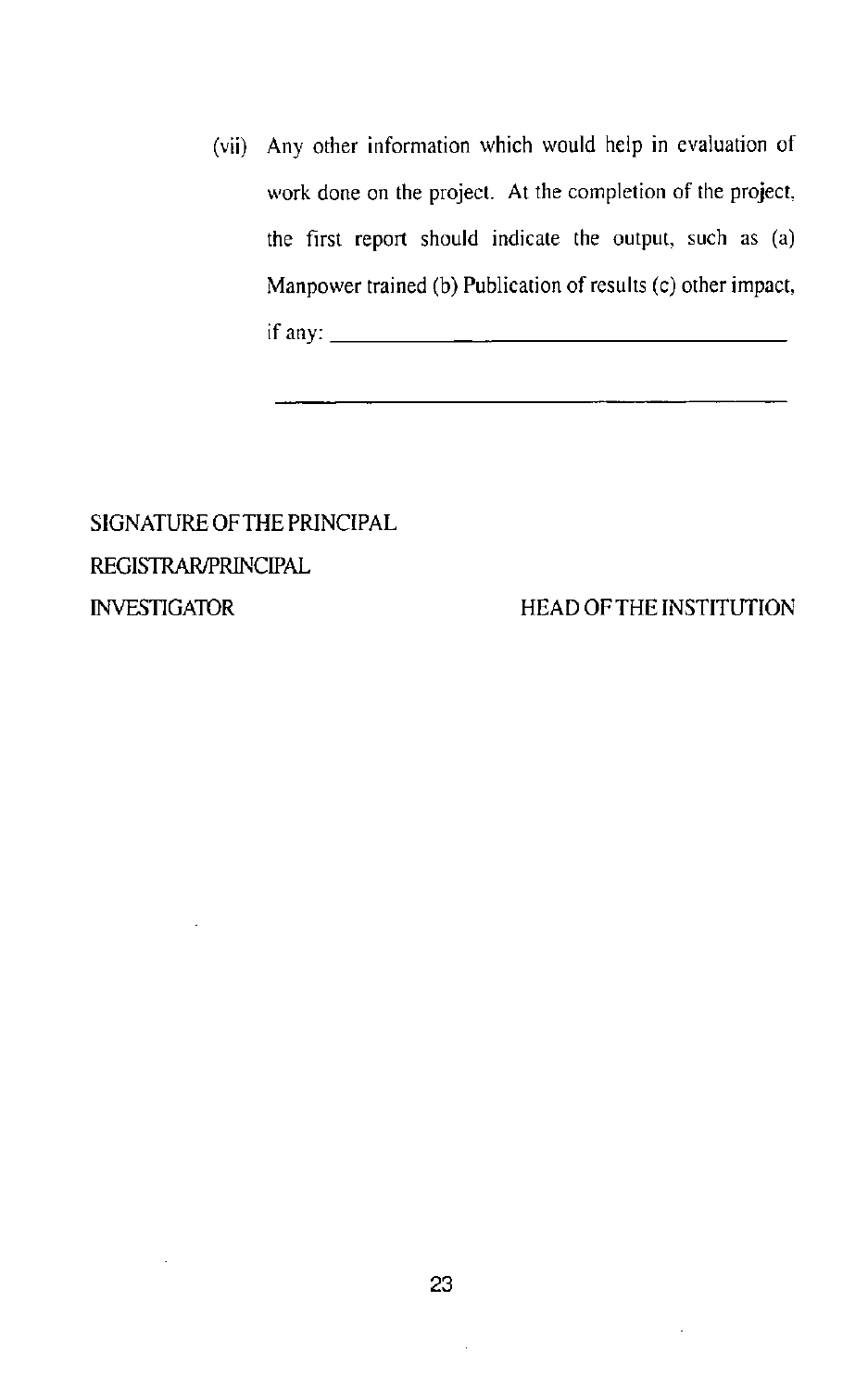# Annexure - V

# UTILIZATION CERTIFICATE

| Certified that the grant of Rs.                                                  |
|----------------------------------------------------------------------------------|
|                                                                                  |
|                                                                                  |
| received from the National Human Rights Commission under the scheme of           |
|                                                                                  |
|                                                                                  |
|                                                                                  |
| for which it was sanctioned and in accordance with the terms and conditions laid |
| down by the National Human Rights Commission.                                    |
|                                                                                  |

SIGNATURE OF THE PRINCIPAL INVESTIGATOR

l.

REGISTRAR/PRINCIPAL HEAD OF THE INSTITUTION

STATUTORY AUDITOR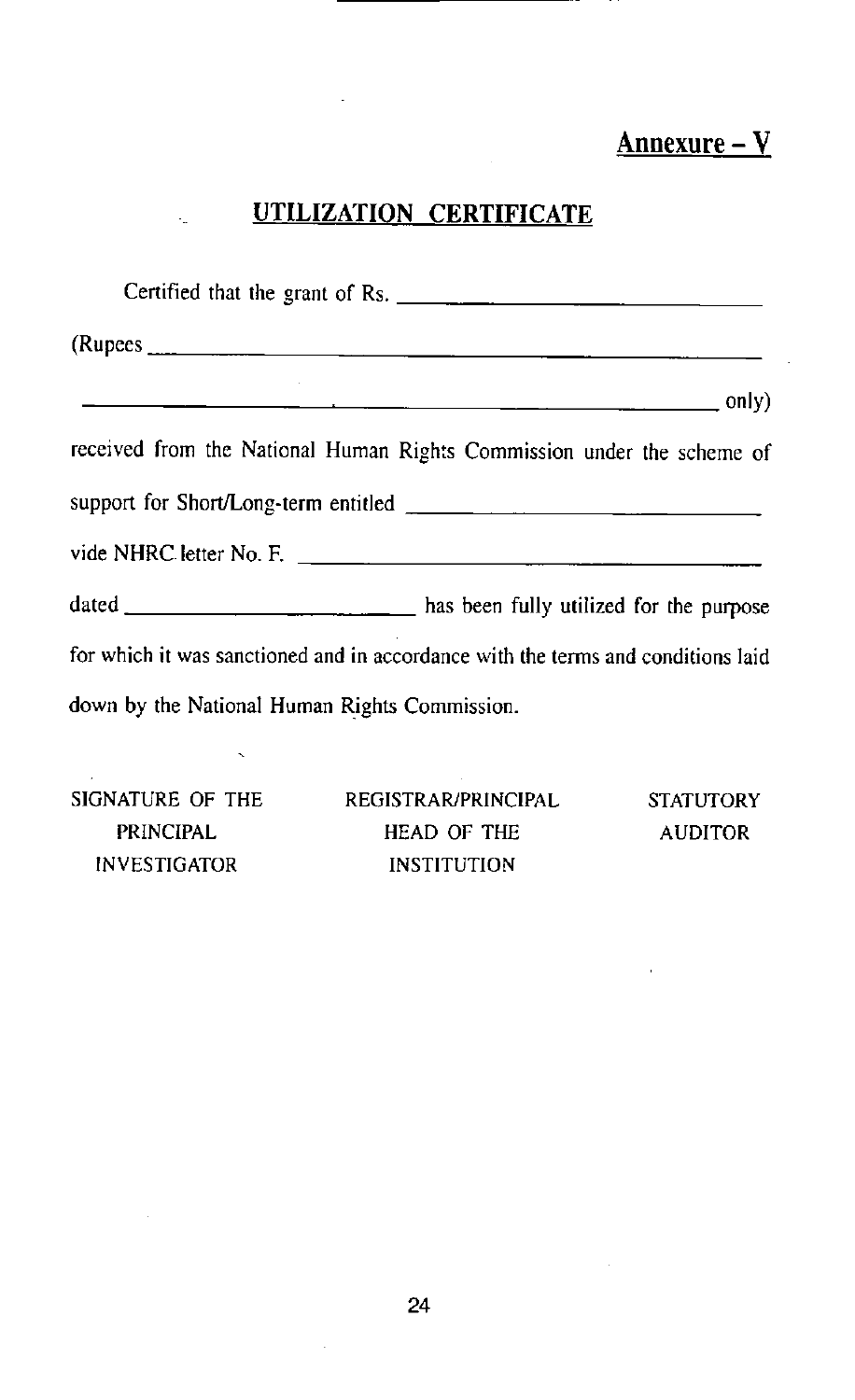Annexure - VI

# STATEMENT OF EXPENDITURE IN RESPECT OF SHORT/ **LONG-TERM RESEARCH PROJECT**

|    |     | 1. Name of Project Director: $\frac{1}{2}$                                                              |
|----|-----|---------------------------------------------------------------------------------------------------------|
|    |     |                                                                                                         |
|    |     |                                                                                                         |
|    |     |                                                                                                         |
| 5. |     |                                                                                                         |
| 6. |     | (a) Period of Expenditure: From: $\frac{1}{\sqrt{1-\frac{1}{2}}}\$ to $\frac{1}{\sqrt{1-\frac{1}{2}}}\$ |
|    | (b) |                                                                                                         |

| S.No. | <b>Item</b>                      | <b>Amount</b><br>Approved Rs. | <b>Expenditure</b><br><b>Incurred Rs.</b> |
|-------|----------------------------------|-------------------------------|-------------------------------------------|
|       | Books & Journals                 |                               |                                           |
| ii.   | Equipment                        |                               |                                           |
| iii.  | Contingency                      |                               |                                           |
| iv.   | Field Work/Travel                |                               |                                           |
| ٧.    | <b>Hiring Services</b>           |                               |                                           |
| vi.   | Any other items (Please specify) |                               |                                           |

| (c) | $\mathcal{F}$ and $\mathcal{F}$ and $\mathcal{F}$<br>Nan |  |  | ---- |  |
|-----|----------------------------------------------------------|--|--|------|--|
|     |                                                          |  |  |      |  |

| (d)<br>Date of Appointment:<br>$- - - -$ |  |
|------------------------------------------|--|
|------------------------------------------|--|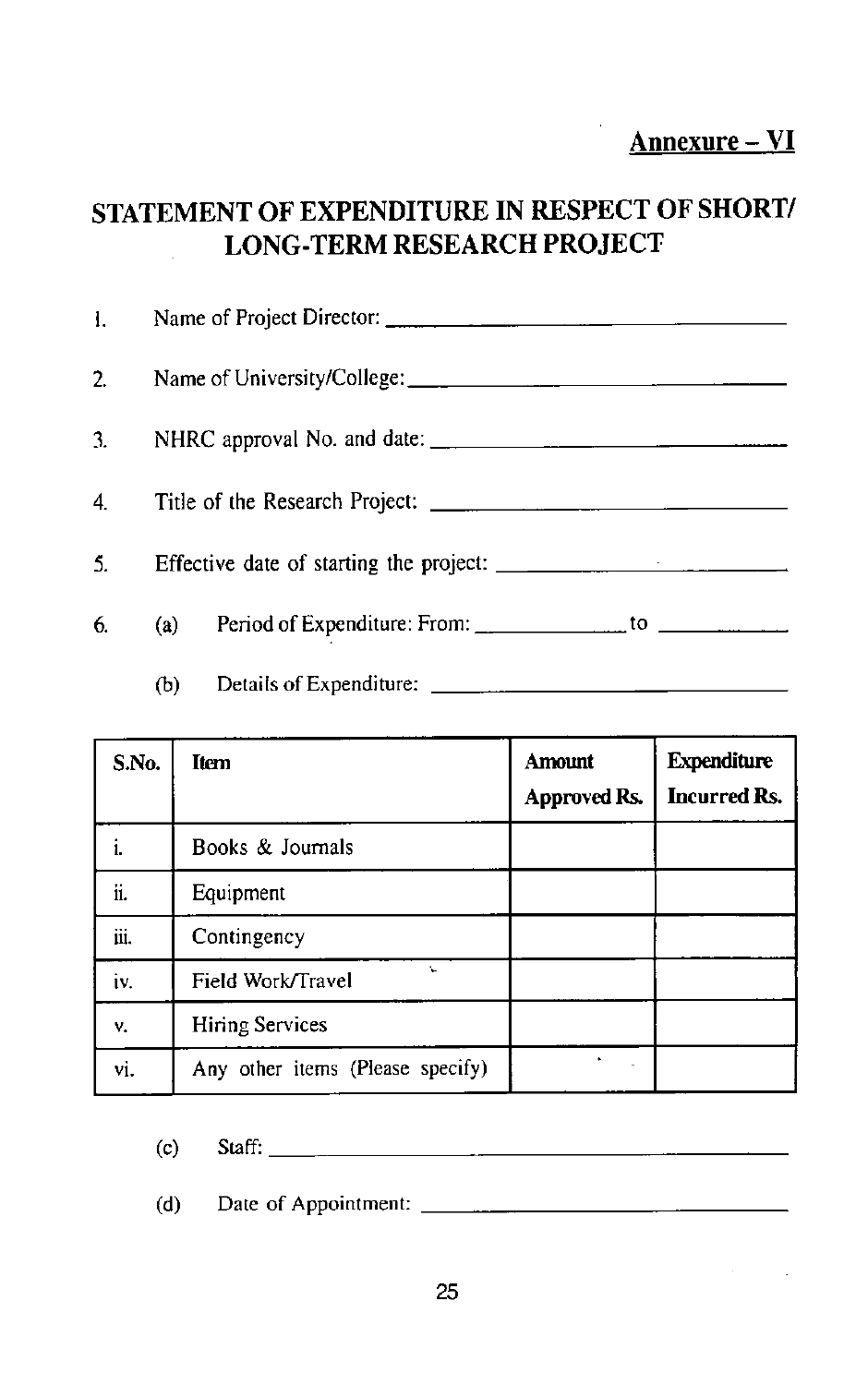| S.No. | <b>Expenditure</b><br><b>Incurred</b>     | From | T <sub>0</sub> | <b>Amount</b><br>Approved<br>(Rs.) | <b>Expenditure</b><br><b>Incurred</b><br>(Rs.) |
|-------|-------------------------------------------|------|----------------|------------------------------------|------------------------------------------------|
| l.    | Research Associate<br>@ Rs. 10,000/- p.m. |      |                |                                    |                                                |
| 2.    | Project Associate<br>@ Rs. 8,000/- p.m.   |      |                |                                    |                                                |

- $\overline{1}$ . It is certified that the appointment(s) have been made in accordance with the terms and conditions laid down by the Commission.
- $\overline{2}$ If, as a result of check or audit objective, some irregularly is noticed at a later date, action will be taken to refund, adjust or regularize the objected amounts.
- Payment @ revised rates shall be made with arrears on the availability of  $\overline{3}$ . additional funds.

It is certified that the grants of Rs. 4.  $(Rupees \_$  only) received from the National Human Rights Commission under the scheme of support for Short/Long-term Research Project entitled vide NHRC letter No.F. \_\_\_\_\_\_\_\_\_\_\_\_\_\_\_\_\_\_\_\_\_\_\_\_\_ dated  $\frac{1}{2}$ has been fully utilized for the purpose for which it was sanctioned and